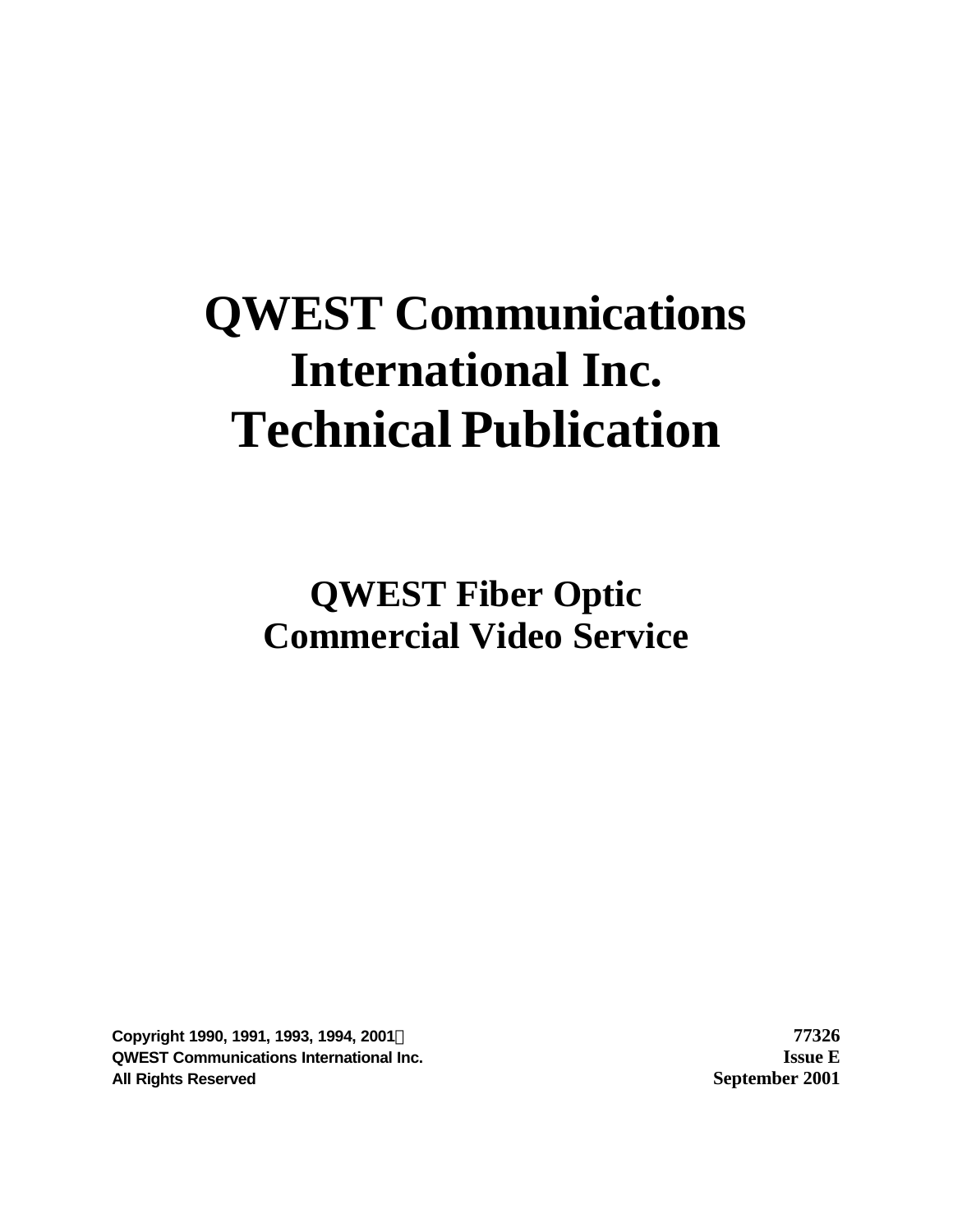#### **NOTICE**

This document describes QWEST Fiber Optic Commercial Video Service offered by QWEST to its customers for Access and Non-Access Service. It covers distinguishing service features, technical specifications and defines valid interfaces.

QWEST Communications International Inc. reserves the right to revise this document for any reason, including but not limited to, conformity with standards promulgated by various governmental or regulatory agencies; utilization of advances in the state of the technical arts; or to reflect changes in the design of equipment, techniques, or procedures described or referred to herein.

Liability to anyone arising out of use or reliance upon any information set forth herein is expressly disclaimed, and no representation or warranties, expressed or implied, are made with respect to the accuracy or utility of any information set forth herein.

This document is not to be construed as a suggestion to any manufacturer to modify or change any of its products, nor does this publication represent any commitment by QWEST Communications International Inc. to purchase any specific products. Further, conformance to this publication does not constitute a guarantee of a given supplier's equipment and/or its associated documentation.

Future issues of Technical Publication 77326 will be announced to the industry at least 45 days prior to the issuance date. This notice, which will come through our standard customer notification channels, will allow the customer time to comment on the proposed revisions.

Ordering information for QWEST Technical Publications can be obtained from the Reference Section of this document.

If further information is required, please contact:

QWEST Communications International Inc. Manager – New Services Planning 700 W. Mineral Ave. MN-F15.15 Littleton, CO 80120 (303) 707-7107 (303) 707-9497 Fax # E-mail: jhsmit2@qwest.com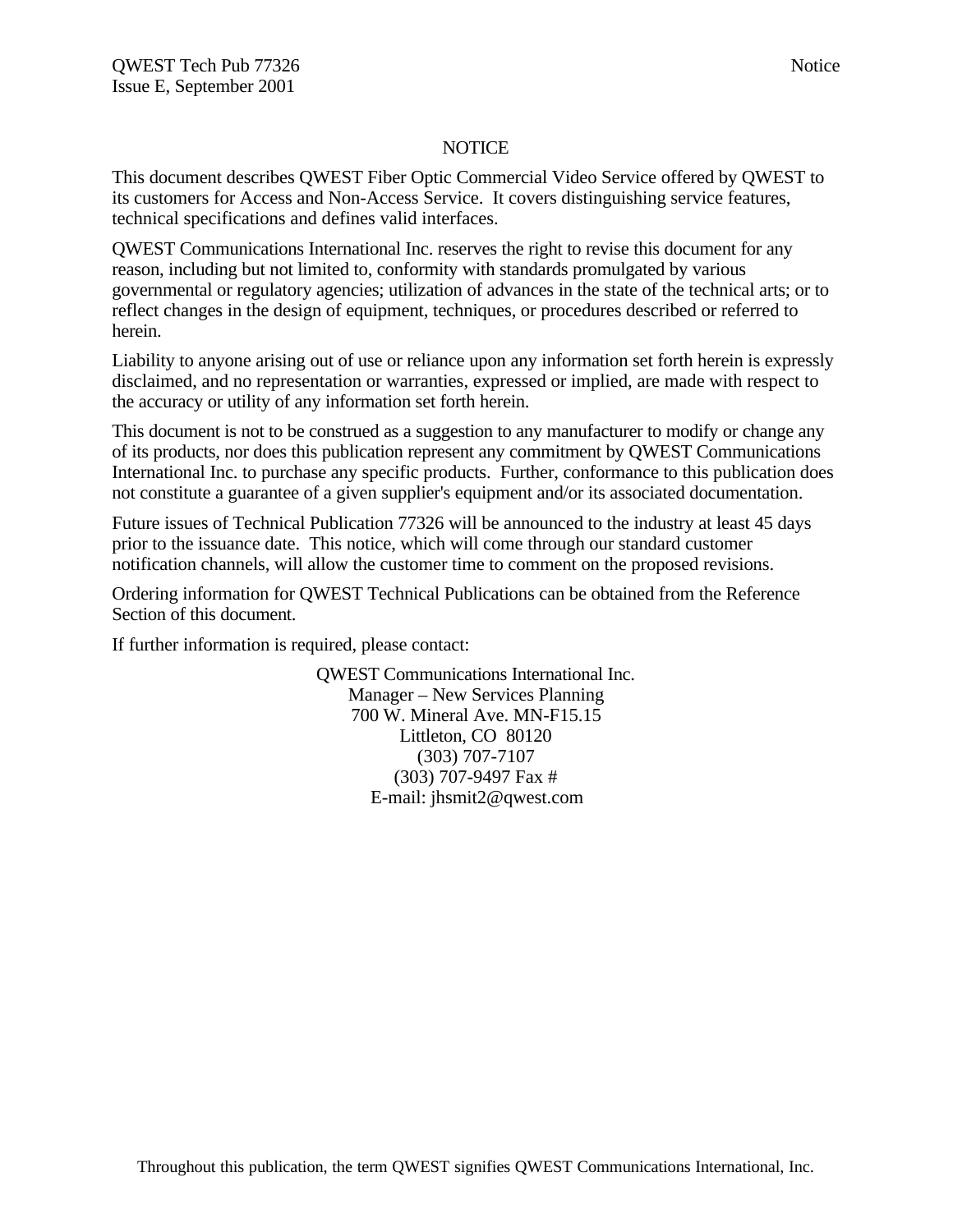#### COMMENTS on PUB 77326

#### PLEASE TEAR OUT AND SEND YOUR COMMENTS/SUGGESTIONS TO:

QWEST Corporation Manager – New Services Planning 700 W. Mineral Ave. MN-F15.15 Littleton, CO 80120 (303) 707-7107 (303) 707-9497 Fax # E-mail: jhsmit2@qwest.com

Information from you helps us to improve our Publications. Please take a few moments to answer the following questions and return to the above address.

| Was this Publication valuable to you in understanding  |        |      |
|--------------------------------------------------------|--------|------|
| The technical parameters of our service?               | YES    | NO - |
| Was the information accurate and up-to-date?           | YES    | NO   |
| Was the information easily understood?                 | YES NO |      |
| Were the contents logically sequenced?                 | YES NO |      |
| Were the tables and figures understandable and helpful | YES NO |      |
| Were the pages legible?                                | YES.   | NO.  |

If you answered NO to any of the questions and/or if you have any other comments or suggestions, please explain:

\_\_\_\_\_\_\_\_\_\_\_\_\_\_\_\_\_\_\_\_\_\_\_\_\_\_\_\_\_\_\_\_\_\_\_\_\_\_\_\_\_\_\_\_\_\_\_\_\_\_\_\_\_\_\_\_\_\_\_\_\_\_\_\_\_\_\_\_\_\_\_\_\_\_

|                  | (Attach additional sheet, if necessary) |
|------------------|-----------------------------------------|
| Name             |                                         |
|                  |                                         |
|                  |                                         |
| Telephone Number |                                         |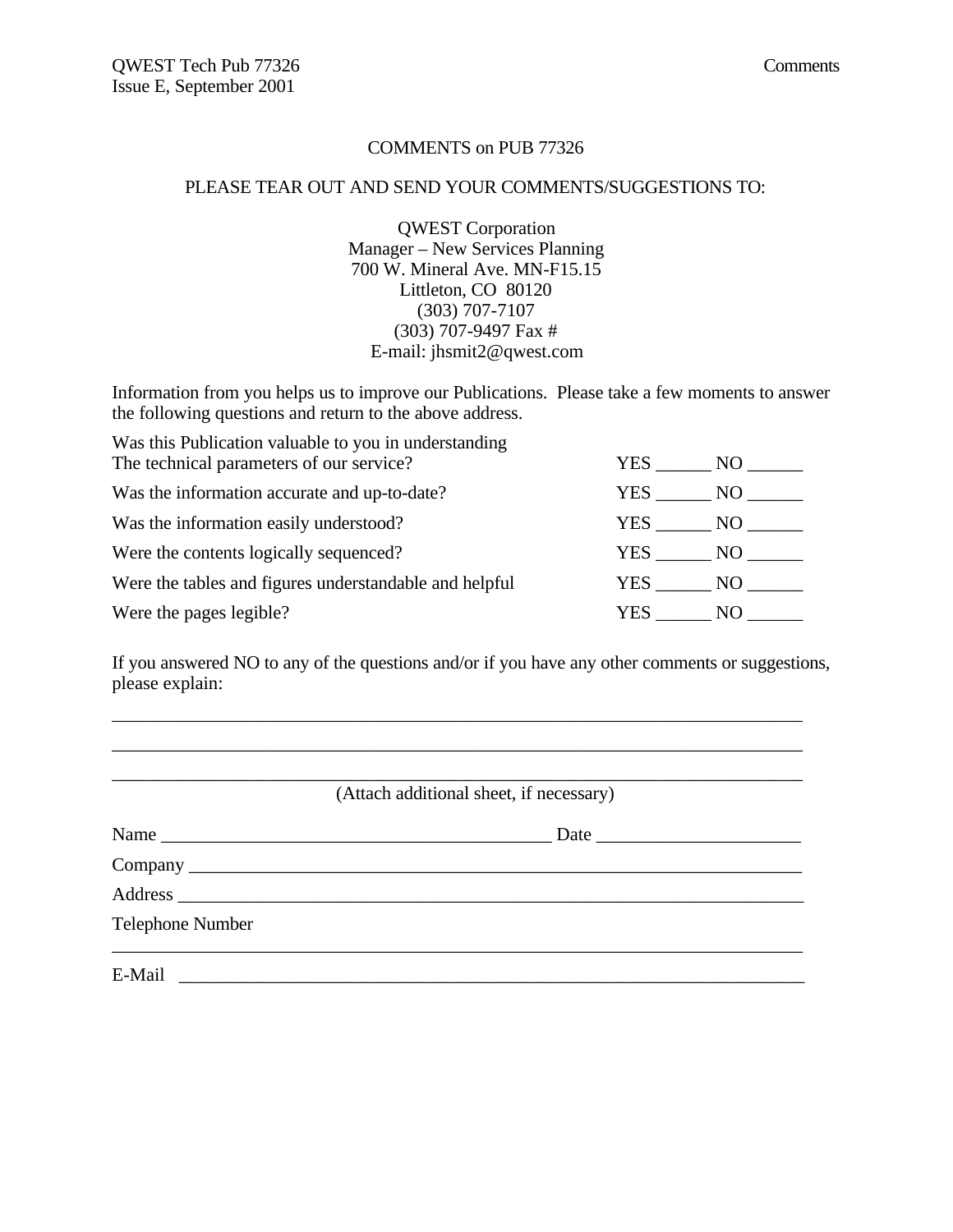#### **Chapter and Section** Page  $1<sub>1</sub>$  $1.1$  $1.2$  $1.3$  $2.$  $2.1$  $2.2$ 2.2.1  $2.2.2$ 3.  $3.1$  $3.2$  $3.3$  $3.4$  $3.5$ 3.6  $3.6.1$ 3.6.2  $3.6.3$ 3.7 3.8 3.8.1 3.8.2 3.8.3 3.8.4  $\overline{4}$ .  $4.1$  $4.2$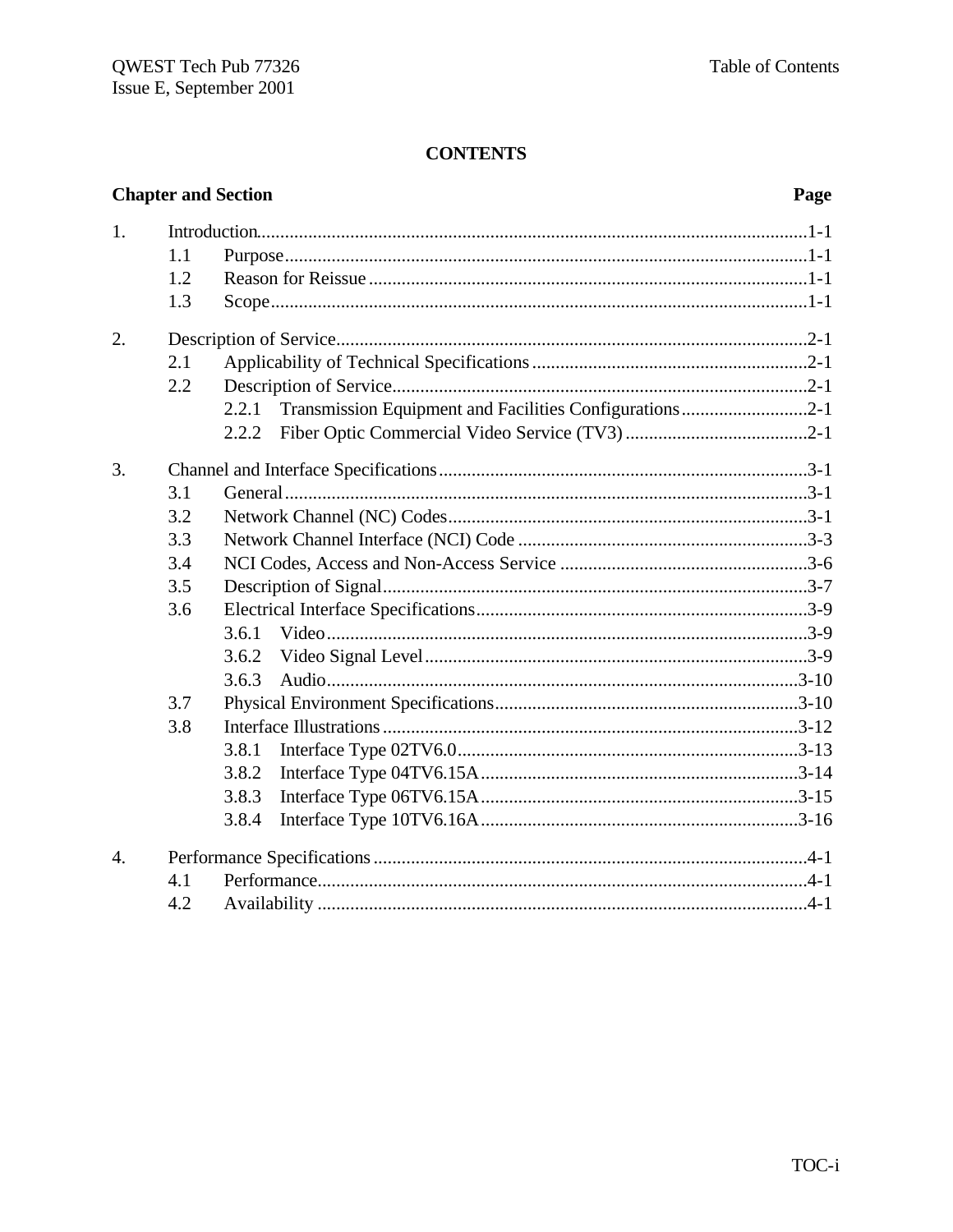# **CONTENTS** (Continued)

| <b>Chapter and Section</b> |     | Page |  |
|----------------------------|-----|------|--|
| 5.                         |     |      |  |
|                            | 5.1 |      |  |
|                            | 5.2 |      |  |
| 6.                         |     |      |  |
|                            | 6.1 |      |  |
|                            | 6.2 |      |  |
| 7.                         |     |      |  |
|                            | 7.1 |      |  |
|                            | 7.2 |      |  |
|                            | 7.3 |      |  |

# **Figures**

| $3-2$ |  |
|-------|--|
|       |  |
| $3-4$ |  |
|       |  |

# **Tables**

| $3-1$   | QWEST Fiber Optic Commercial Video Service Network Channel (NC) |  |
|---------|-----------------------------------------------------------------|--|
|         |                                                                 |  |
| $3 - 2$ |                                                                 |  |
| $3 - 3$ |                                                                 |  |
| $3 - 4$ |                                                                 |  |
| $3 - 5$ |                                                                 |  |
| $3-6$   |                                                                 |  |
| $4-1$   | Video Signal Transmission Service Channel End-to-End            |  |
|         |                                                                 |  |
| $4 - 2$ | Audio Signal Transmission Service Channel End-to-End            |  |
|         |                                                                 |  |
|         |                                                                 |  |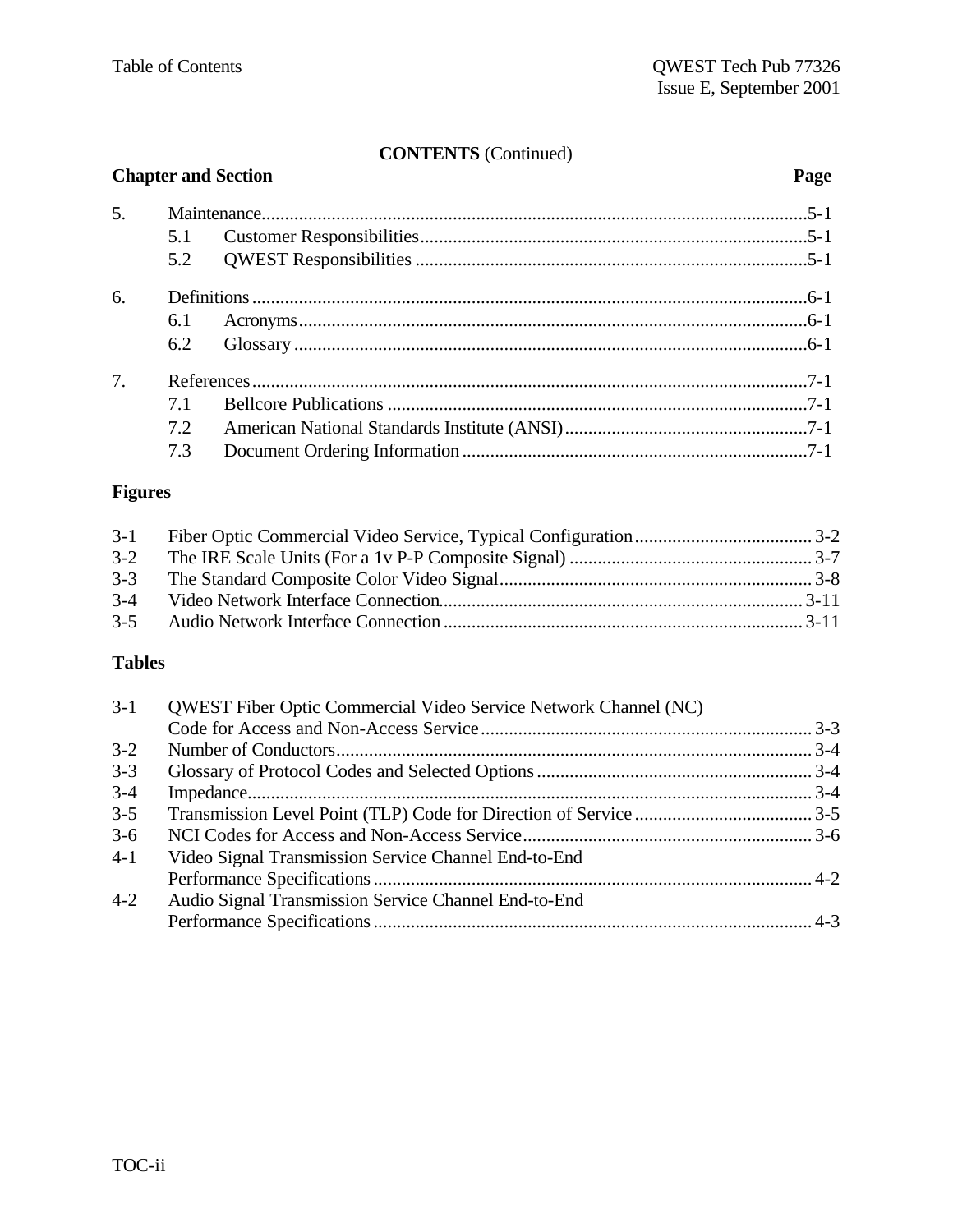# **Chapter and Section**

# Page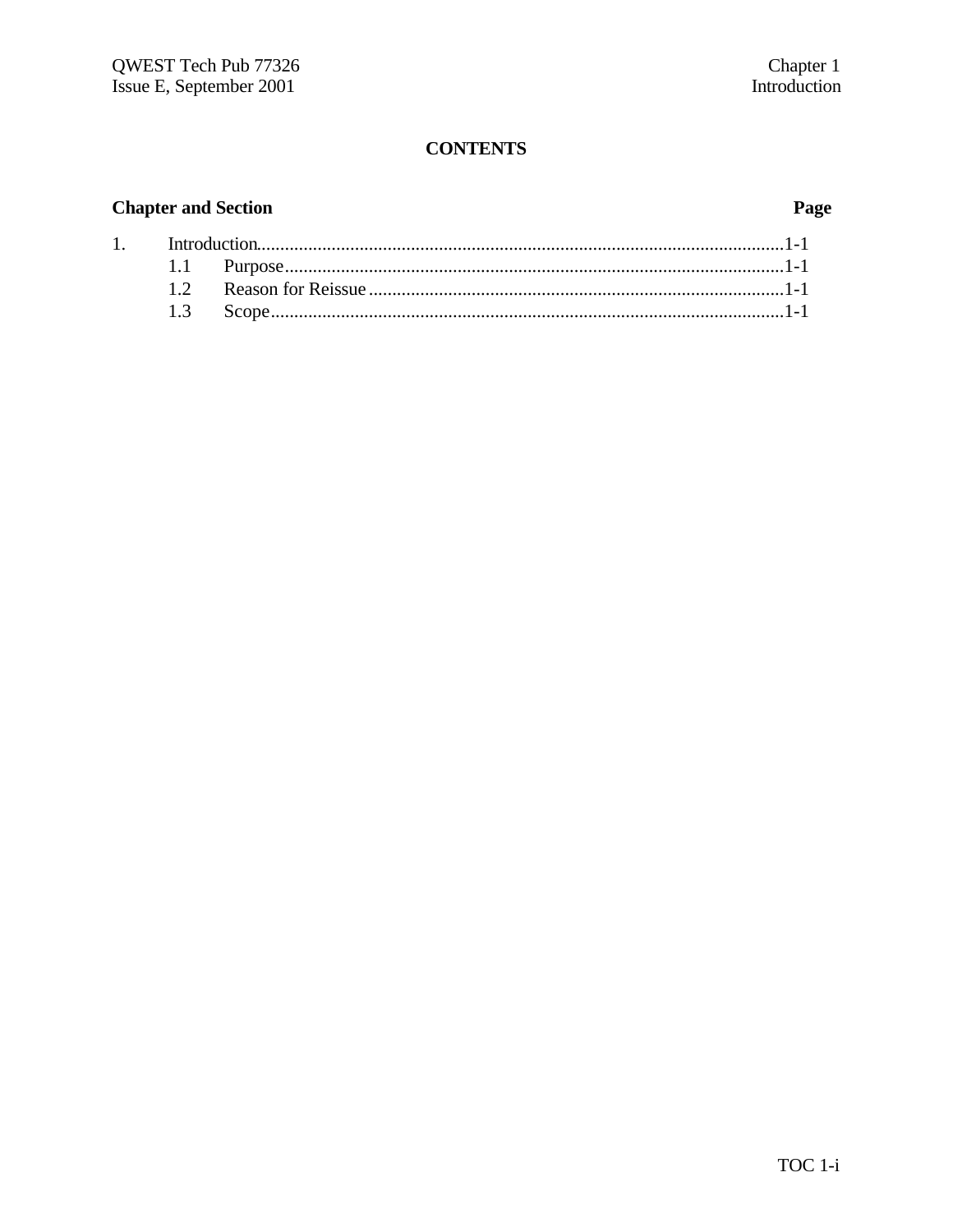#### **1. Introduction**

#### **1.1 Purpose**

This document describes QWEST Fiber Optic Commercial Video Service offered by QWEST to its customers for Access and Non-Access Service. It covers distinguishing service features, technical specifications and defines valid interfaces.

#### **1.2 Reason for Reissue**

To show QWEST Communications International Inc. as the owner of this publication and the one to contact concerning the content.

#### **1.3 Scope**

This document describes QWEST Fiber Optic Commercial Video Service appropriate for the majority of applications. Sufficient technical detail is furnished to describe the Network Interfaces (NIs) and Network Channel (NC) options used to configure an end-to-end communications channel. It is not the intent of this document to provide specific ordering information, but to describe the technical features of this service offering.

Use of the word "Commercial" in the service title is not intended to refer to the broadcast television industry, but refer instead to a type of video service where the performance level is less than broadcast quality. The applications for this type of video and audio service include distance learning, judicial arraignment and surveillance systems.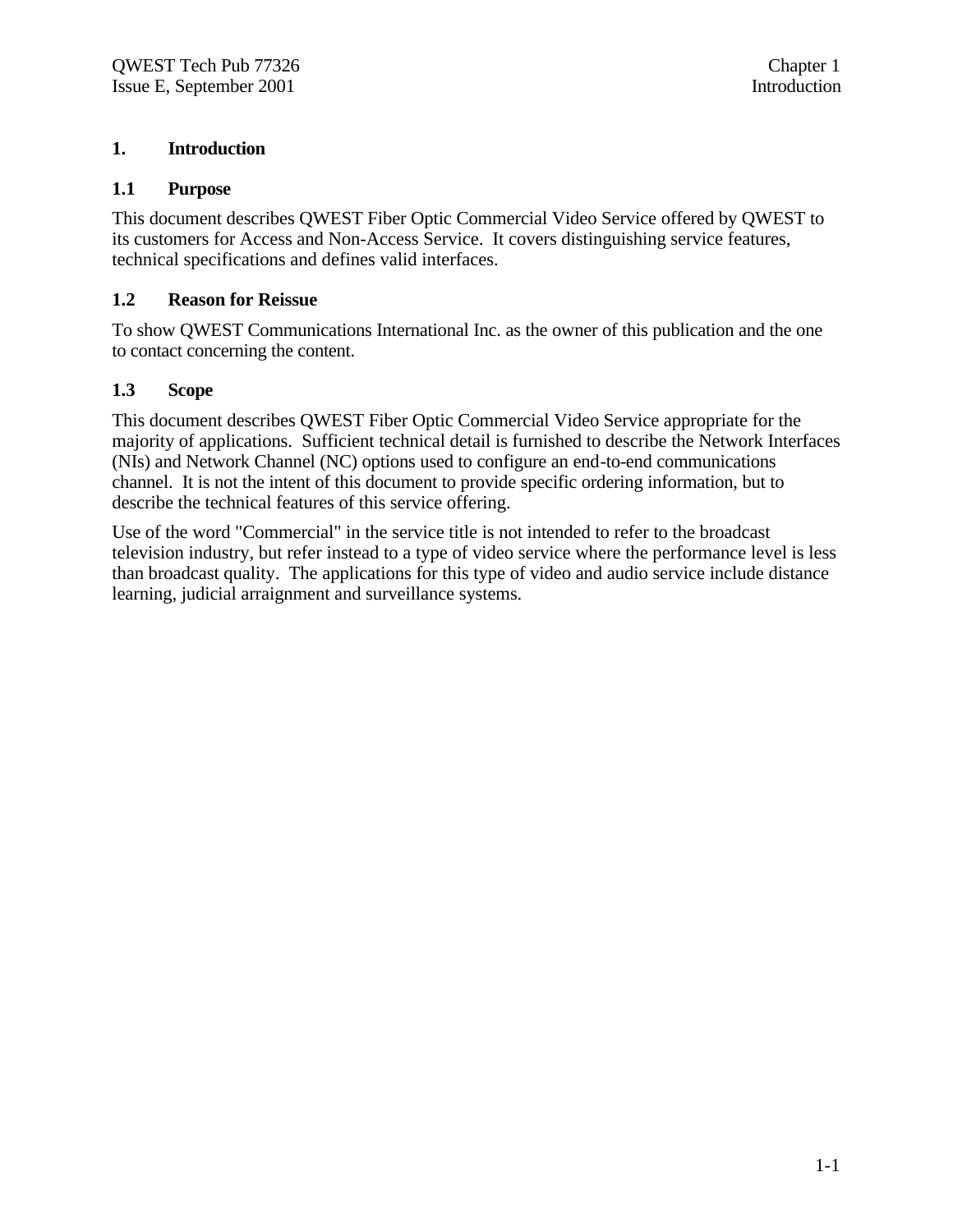|    |     | <b>Chapter and Section</b> | Page |
|----|-----|----------------------------|------|
| 2. |     |                            |      |
|    | 2.1 |                            |      |
|    | 2.2 |                            |      |
|    |     |                            |      |
|    |     |                            |      |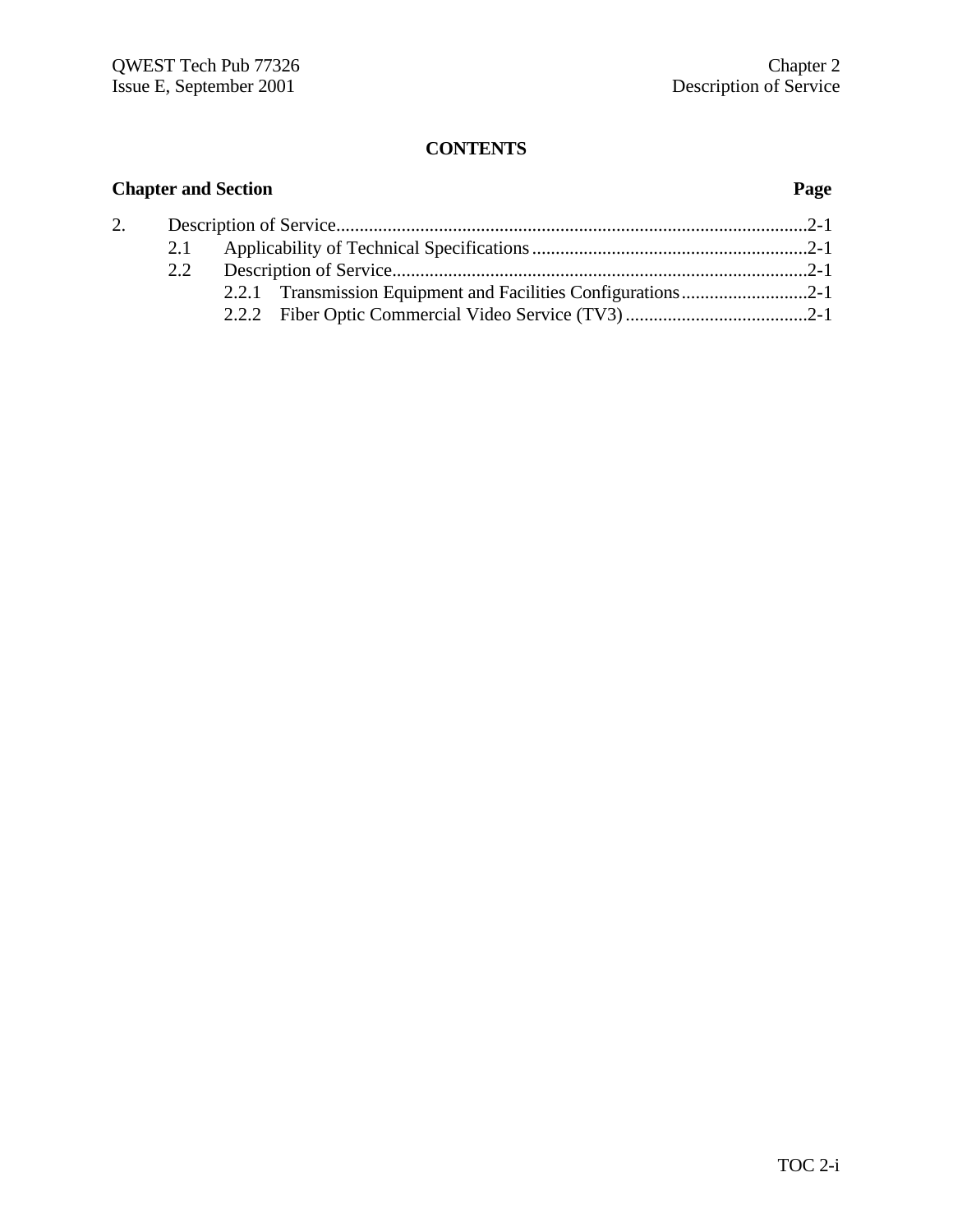## **2. Description of Service**

#### **2.1 Applicability of Technical Specifications**

The technical specifications presented in this document are applicable to QWEST Fiber Optic Commercial Video Service only. It does not attempt to describe the various types of transmission equipment used to provide this service.

### **2.2 Description of Service**

QWEST Communications International Inc. Fiber Optic Commercial Video Service uses a standard 525-line/60-field System M - National Television Systems Committee (NTSC) compatible video signal. This service will transport and deliver NTSC video signal(s) and associated audio signal(s) using fiber optic facilities for the customer local loops and the interoffice section(s). This offering applies to Access and Non-Access Service.

Fiber Optic Commercial Video Service is one or two-way, with the requirement of two circuits for two-way service, and will be provided on a point-to-point or point-to-multipoint basis. The service may be used as video only or may include one, two or four audio channels per video channel. The electrical interfaces are as follows:

- 75 ohm unbalanced termination for the baseband video signal.
- 600 ohm balanced termination for the baseband audio signal.

### **2.2.1 Transmission Equipment and Facilities Configurations**

QWEST will design a network and technology solution to meet the customer's needs of Fiber Optic Commercial Video Service utilizing fiber optic cable, including video and audio terminal equipment as Network Channel Terminating Equipment (NCTE), as depicted in Figure 3-1 of Chapter 3 of this technical publication.

# **2.2.2 Fiber Optic Commercial Video Service (TV3)**

This service is designated as TV3 and provides a full motion, high quality NTSC video signal, with the option of one, two or four 15-kHz associated audio signal(s). The performance parameters are less stringent than those required for Broadcast Quality service. The minimum video signal and audio signal performance parameters for QWEST are shown in Chapter 4 of this technical publication.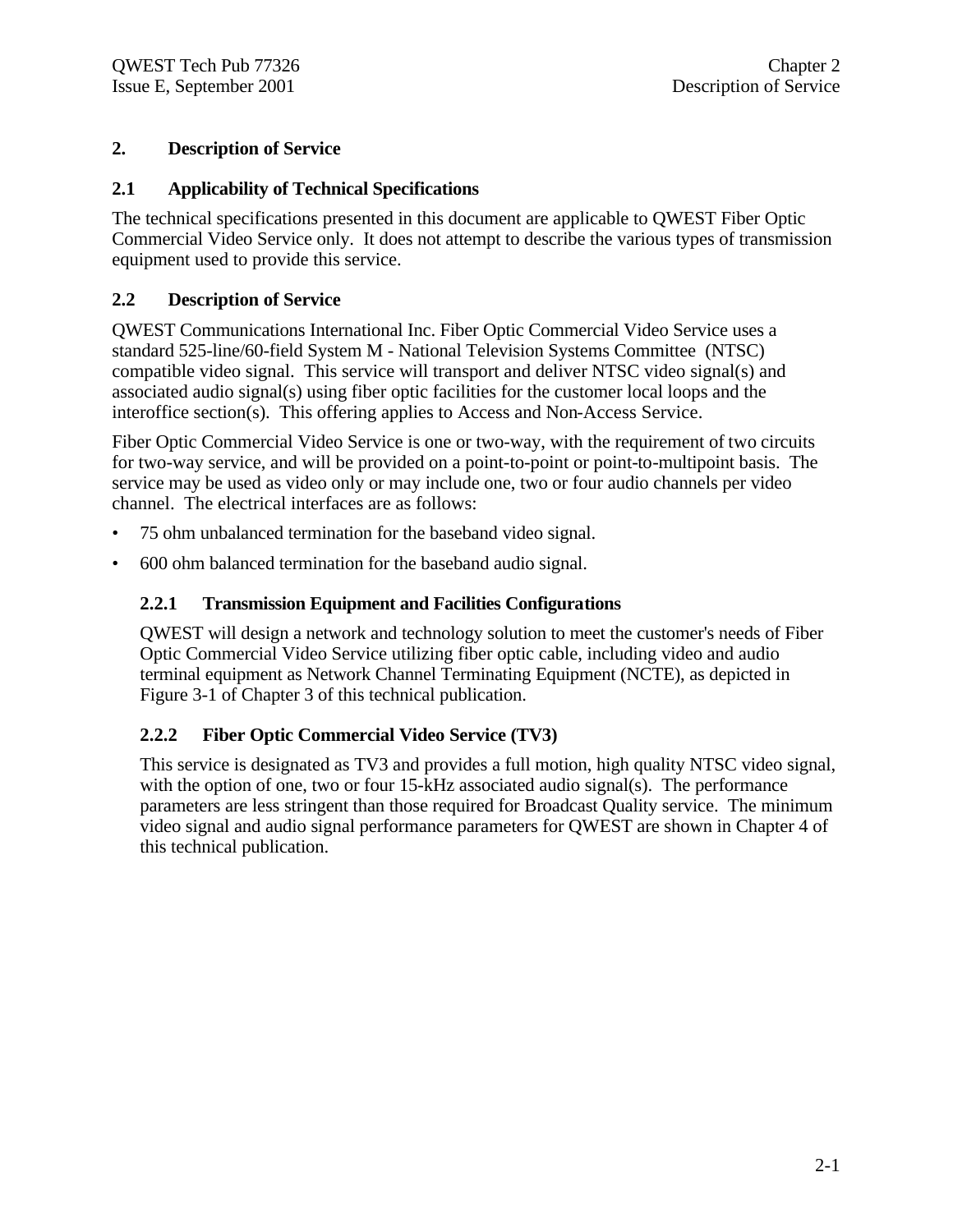|    |     | <b>Chapter and Section</b> | Page |
|----|-----|----------------------------|------|
| 3. |     |                            |      |
|    | 3.1 |                            |      |
|    | 3.2 |                            |      |
|    | 3.3 |                            |      |
|    | 3.4 |                            |      |
|    | 3.5 |                            |      |
|    | 3.6 |                            |      |
|    |     | 3.6.1                      |      |
|    |     |                            |      |
|    |     | 3.6.3                      |      |
|    | 3.7 |                            |      |
|    | 3.8 |                            |      |
|    |     | 3.8.1                      |      |
|    |     |                            |      |
|    |     |                            |      |
|    |     |                            |      |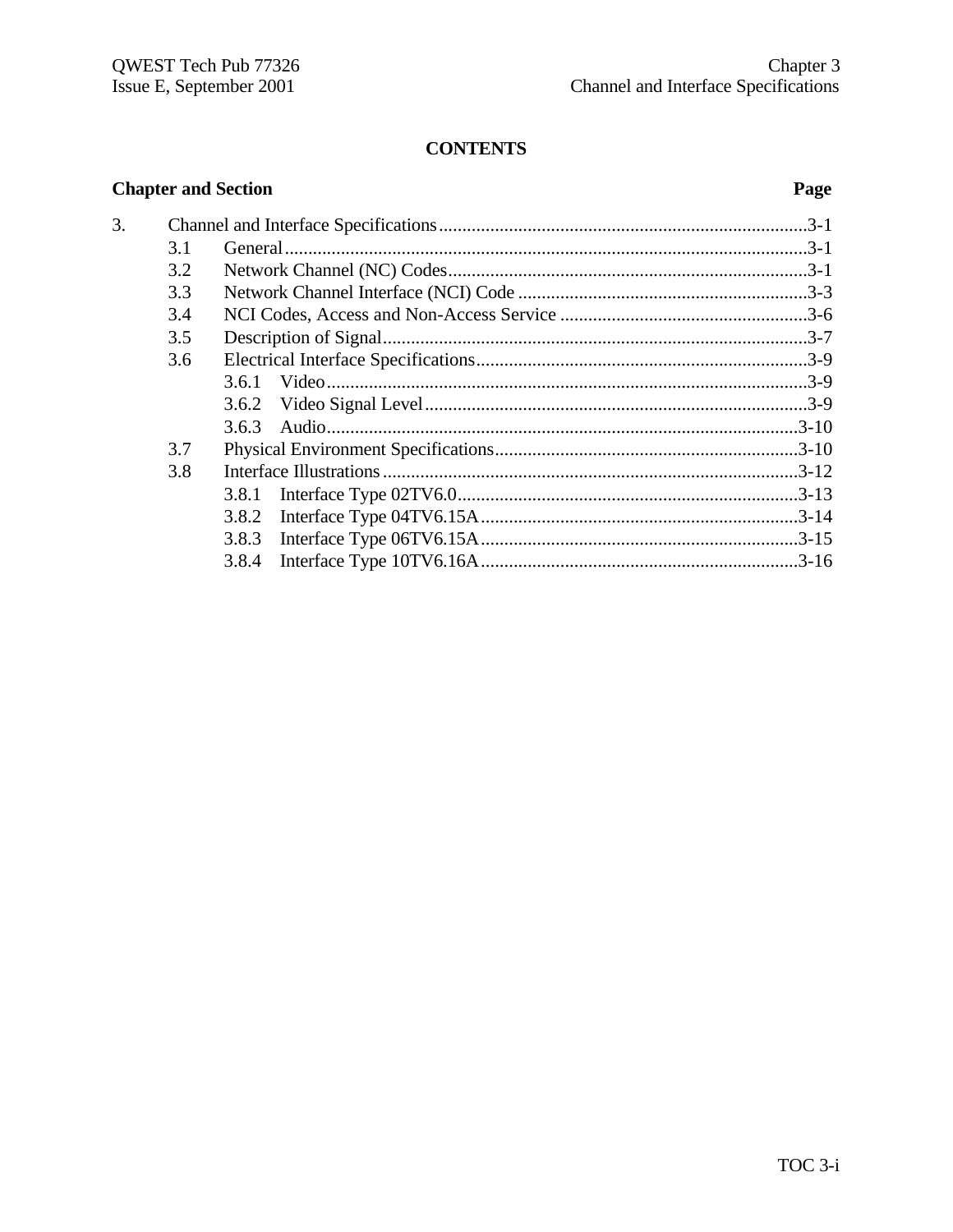### **3. Channel and Interface Specifications**

#### **3.1 General**

This chapter provides information about the channels and the Network Interfaces (NIs) used with Fiber Optic Commercial Video Service. The description makes use of a generic configuration which should help the understanding of what must be ordered to obtain the Fiber Optic Commercial Video Service.

Figure 3-1 illustrates a typical Fiber Optic Commercial Video Service application and may be used as a reference while reviewing this document. This typical application consists of ordering a one-way, point-to-point, single channel video circuit between two customer locations. QWEST will provide fiber optic-based video terminal equipment at each customer location. The customer will input one baseband analog video signal and associated baseband audio signal to the transmitting equipment at the first location. The multiplexed signal will be transmitted over fiber optic facilities to the end customer location where it will be received optically in the QWEST equipment, converted to baseband analog video and audio signals and handed-off to the customer.

The Fiber Optic Commercial Video Service channel is defined by the Network Channel (NC) and Network Channel Interface (NCI) codes. The NC code defines the channel while the NCI code defines the interface at the ends of the channel. A brief explanation of the format of these codes is provided in the following sections. For a more detailed view of coding parameters, refer to the American National Standards Institute (ANSI) document ANSI T1.223-1991, "Telecommunications - Information Interchange - Structure and Representation of Network Channel (NC) and Network Channel Interface (NCI) Codes for the North American Telecommunications System."

The interface description also includes a portrayal of the baseband video signal waveform, an explanation of the electrical and physical specifications, and the related illustrations.

#### **3.2 Network Channel (NC) Codes**

The NC code consists of four character positions as shown in Table 3-1. The first two characters (positions 1 and 2) of the NC code specify the type and quality of the channel. Character positions 3 and 4 represent the option codes available for each NC code. Various combinations of this code will allow the customer to enhance the technical performance of the requested channel, or to further identify the type of service.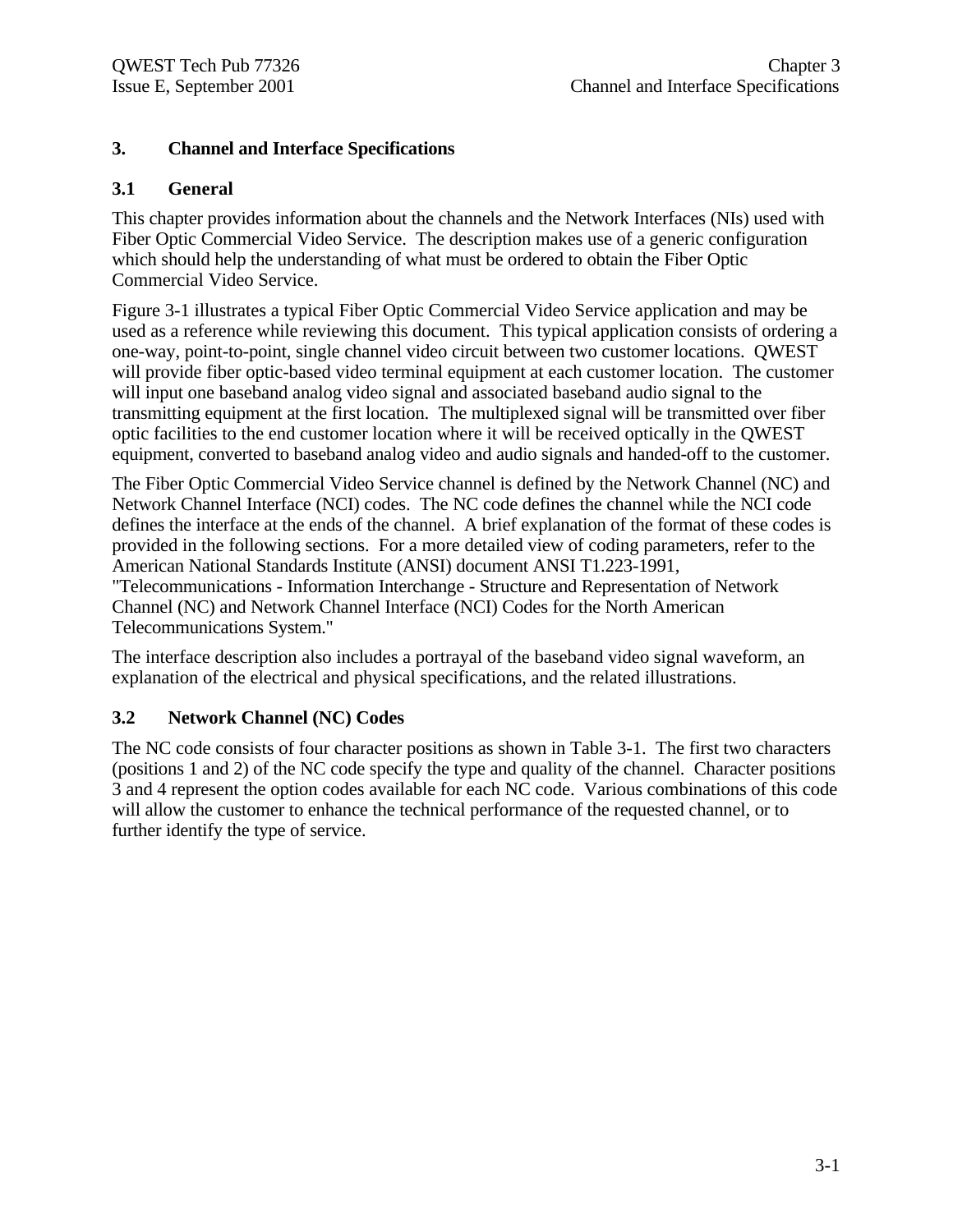

**Figure 3-1** Fiber Optic Commercial Video Service, Typical Configuration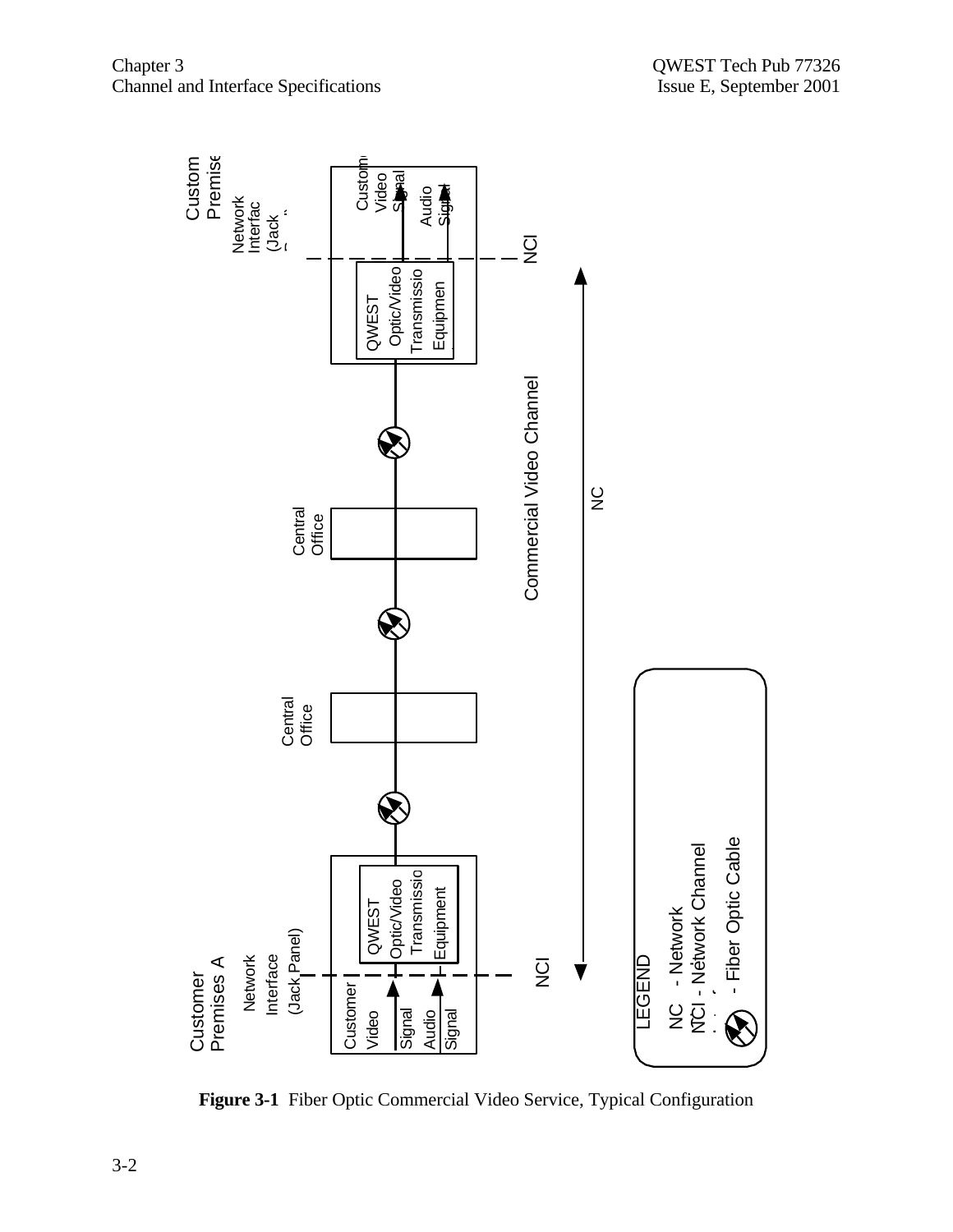#### **Table 3-1** QWEST Fiber Optic Commercial Video Service Network Channel (NC) Code for Access and Non-Access Service

|     |                 |   | <b>NC Code</b>                                                                                                          |  |  |
|-----|-----------------|---|-------------------------------------------------------------------------------------------------------------------------|--|--|
|     | <b>Position</b> |   | <b>Description</b>                                                                                                      |  |  |
| 1&2 | 3               | 4 |                                                                                                                         |  |  |
| TZ  |                 |   | A circuit for video and optional audio, allowing<br>for the use of fiber optic facilities by<br>QWEST.                  |  |  |
|     | A               |   | <b>Commercial Quality</b><br>(NOTE: Meets NTSC "End-to-End"<br>Video/Audio Signal Performance per<br>ANSI T1.502-1988.) |  |  |
|     |                 |   | Point-to-Point Service                                                                                                  |  |  |
|     |                 | B | <b>Central Office Bridged</b><br>(Point-to-Multipoint)                                                                  |  |  |

### **3.3 Network Channel Interface (NCI) Code**

The electrical interface with the QWEST network is described by an NCI code for each End-User (EU), Interexchange Carrier (IC) or Local Exchange Carrier (LEC). The interface codes for the service must be specified by the customer when ordering Fiber Optic Commercial Video Service.

The NCI code identifies five interface elements located at the NI. The interface elements are: (1) The number of conductors, (2) protocol code, (3) impedance code, (4) protocol option, and (5) Transmission Level Point (TLP) code.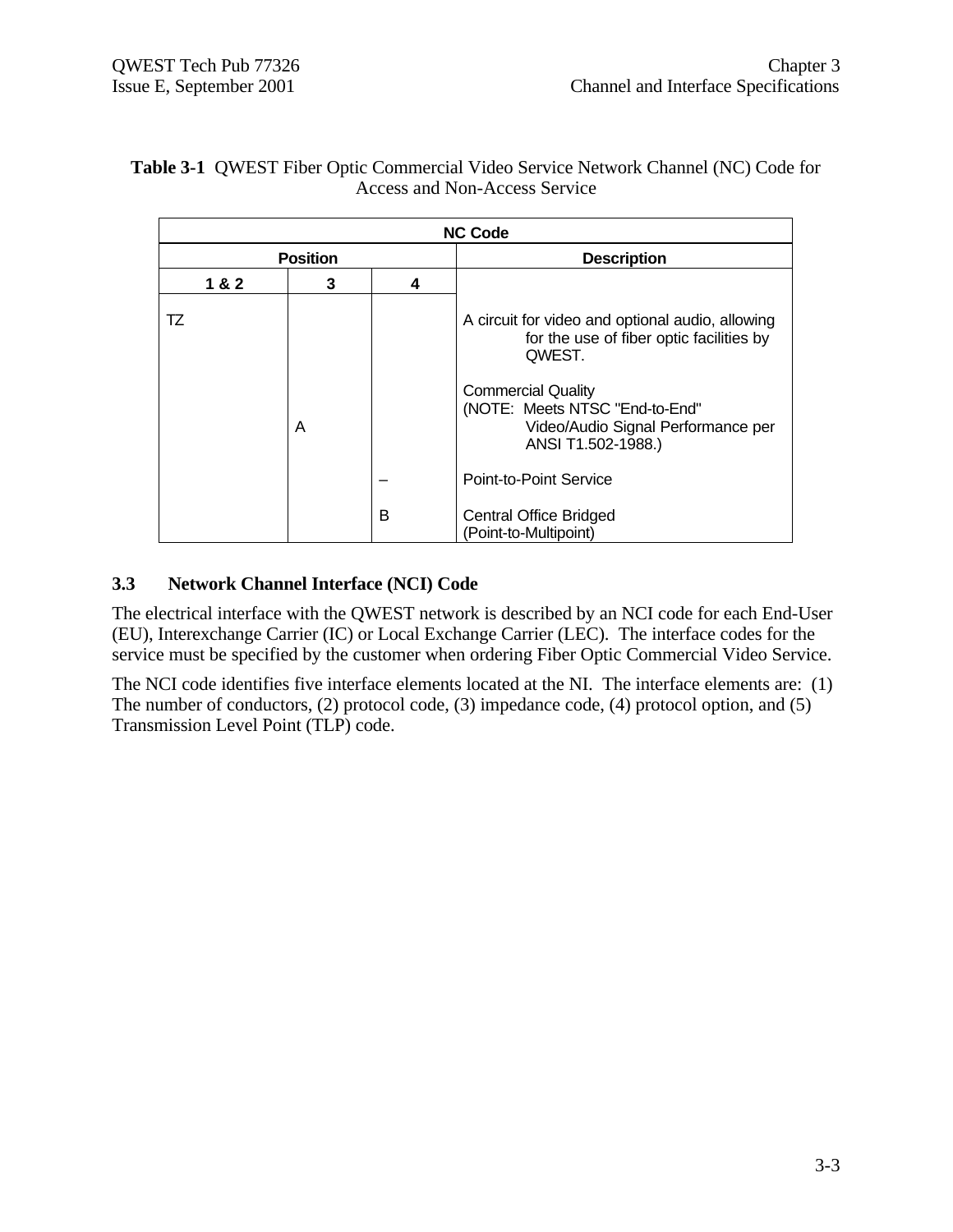For Fiber Optic Commercial Video Service, an example code is 04TV6.15A.O- which contains the following components:

• Code  $04 = 4$  conductors; two conductors for the video channel and two conductors for one audio channel. (Table 3-2 defines the allowable entries for this component.)

|  |  | <b>Table 3-2</b> Number of Conductors |
|--|--|---------------------------------------|
|--|--|---------------------------------------|

| <b>Number of Conductors</b>          | Code |  |  |  |
|--------------------------------------|------|--|--|--|
| 2 (video only)                       | 02   |  |  |  |
| 4 (video and 1 channel audio)        | 04   |  |  |  |
| 6 (video and 2 channels audio)       | 06   |  |  |  |
| 10(video and 4 channels audio)<br>10 |      |  |  |  |

• Protocol Code TV = Television Interface (Table 3-3 below)

|  |  |  |  | Table 3-3 Glossary of Protocol Codes and Selected Options |  |
|--|--|--|--|-----------------------------------------------------------|--|
|--|--|--|--|-----------------------------------------------------------|--|

| Code | Option | <b>Definition</b>                                                                                                             |
|------|--------|-------------------------------------------------------------------------------------------------------------------------------|
| TV   |        | <b>Television Interface</b>                                                                                                   |
|      | 0      | Video signal only                                                                                                             |
|      | 15A    | Video plus one through four (2-conductor)<br>15-kHz audio signals. For QWEST, there may<br>be one, two or four audio signals. |

• Impedance Code  $6 = 75$  ohms (for coaxial cable) as shown in Table 3-4 below.

#### **Table 3-4** Impedance

| Value (ohms)       | Code |
|--------------------|------|
| 75 (coaxial cable) | 6    |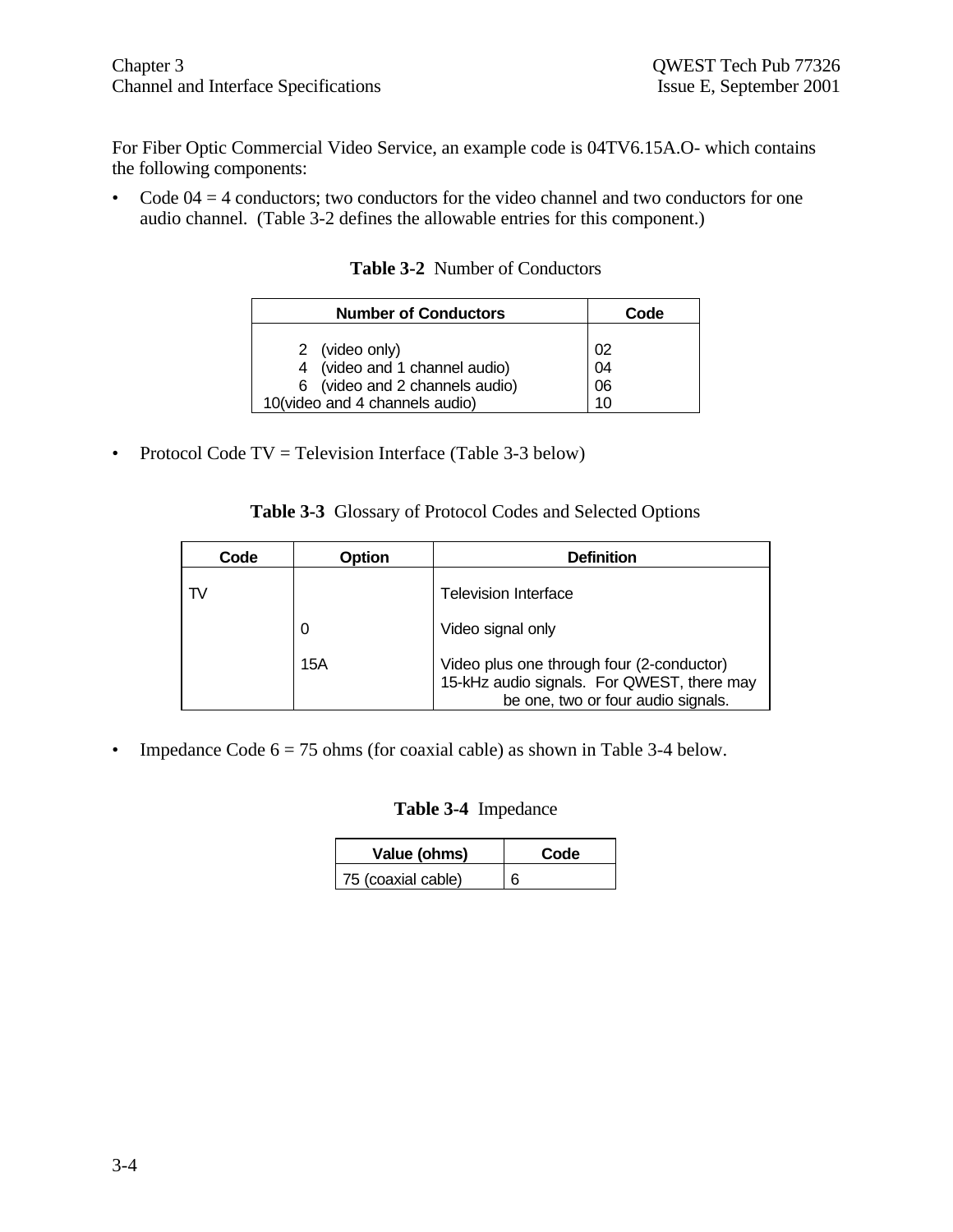- Protocol Option Code  $15A =$  Video plus one  $15-kHz$  audio channel at the NI as shown in Table 3-3.
- Transmission Level Point(s). For a baseband video signal, there is no signal level specified with the TLP code. There is, however, an assigned one-character alpha code (the letter "O"), corresponding to the direction of service, and a hyphen, indicating the interface is standard as specified by QWEST. This is shown in Table 3-5 below.

**Table 3-5** Transmission Level Point (TLP) Code for Direction of Service

| Video signal is transmitted from one EU/IC/LEC location to QWEST  |
|-------------------------------------------------------------------|
| Video signal is received at another EU/IC/LEC location from QWEST |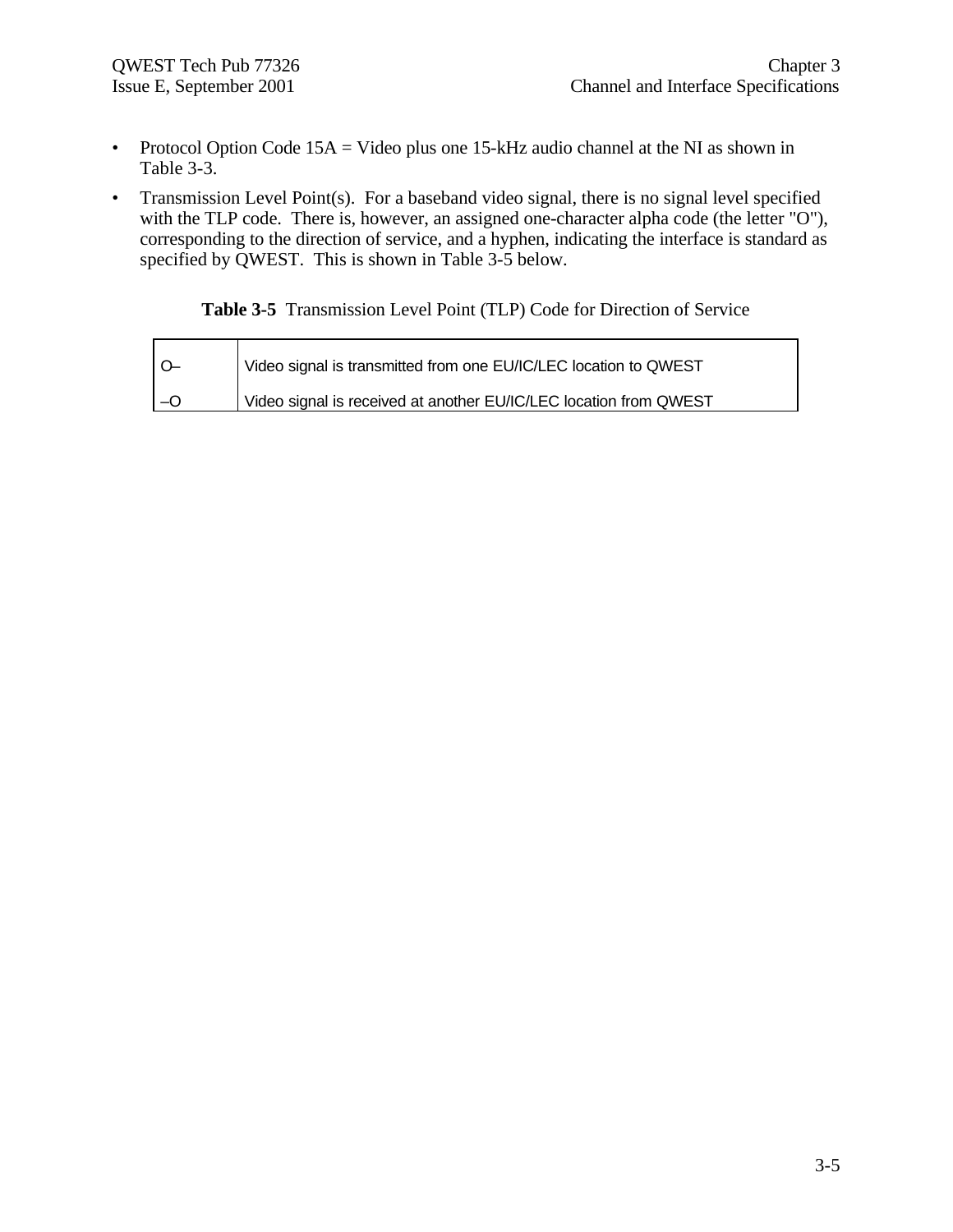#### **3.4 NCI Codes, Access and Non-Access Service**

The NCI Codes associated with each NC Code are shown in Table 3-6 for Access and Non-Access Service. The same Television Service Code, TV3, applies to every one of this codes. Table 3-6 portrays NCI coding for each direction of two one-way video channels. The upper set applies to the End-User as the Transmit location and the IC, LEC or another EU as the Receive location. The lower set applies to the IC, LEC or an EU as the Transmit location and an EU as the Receive location.

| <b>Television Special</b><br><b>Access and Local</b><br><b>Channel Service</b> | <b>NC Code</b> | End-User<br><b>Transmit NCI Code</b>                       | Interexchange Carrier, Local<br><b>Exchange Carrier or End-</b><br><b>User</b><br><b>Receive NCI Code</b>  |
|--------------------------------------------------------------------------------|----------------|------------------------------------------------------------|------------------------------------------------------------------------------------------------------------|
| TV3                                                                            | TZA– & TZAB    | 02TV6.0.O-<br>04TV6.15A.O-<br>06TV6.15A.O-<br>10TV6.15A.O- | 02TV6.0-O<br>04TV6.15A-O<br>06TV6.15A-O<br>10TV6.15A-O                                                     |
|                                                                                |                | End-User<br><b>Receive NCI Code</b>                        | Interexchange Carrier, Local<br><b>Exchange Carrier or End-</b><br><b>User</b><br><b>Transmit NCI Code</b> |
|                                                                                |                | 02TV6.0-O<br>04TV6.15A-O<br>06TV6.15A.-O<br>10TV6.15A.-O   | 02TV6.0.O-<br>04TV6.15A.O-<br>06TV6.15A.O-<br>10TV6.15A.O-                                                 |

**Table 3-6** NCI Codes for Access and Non-Access Service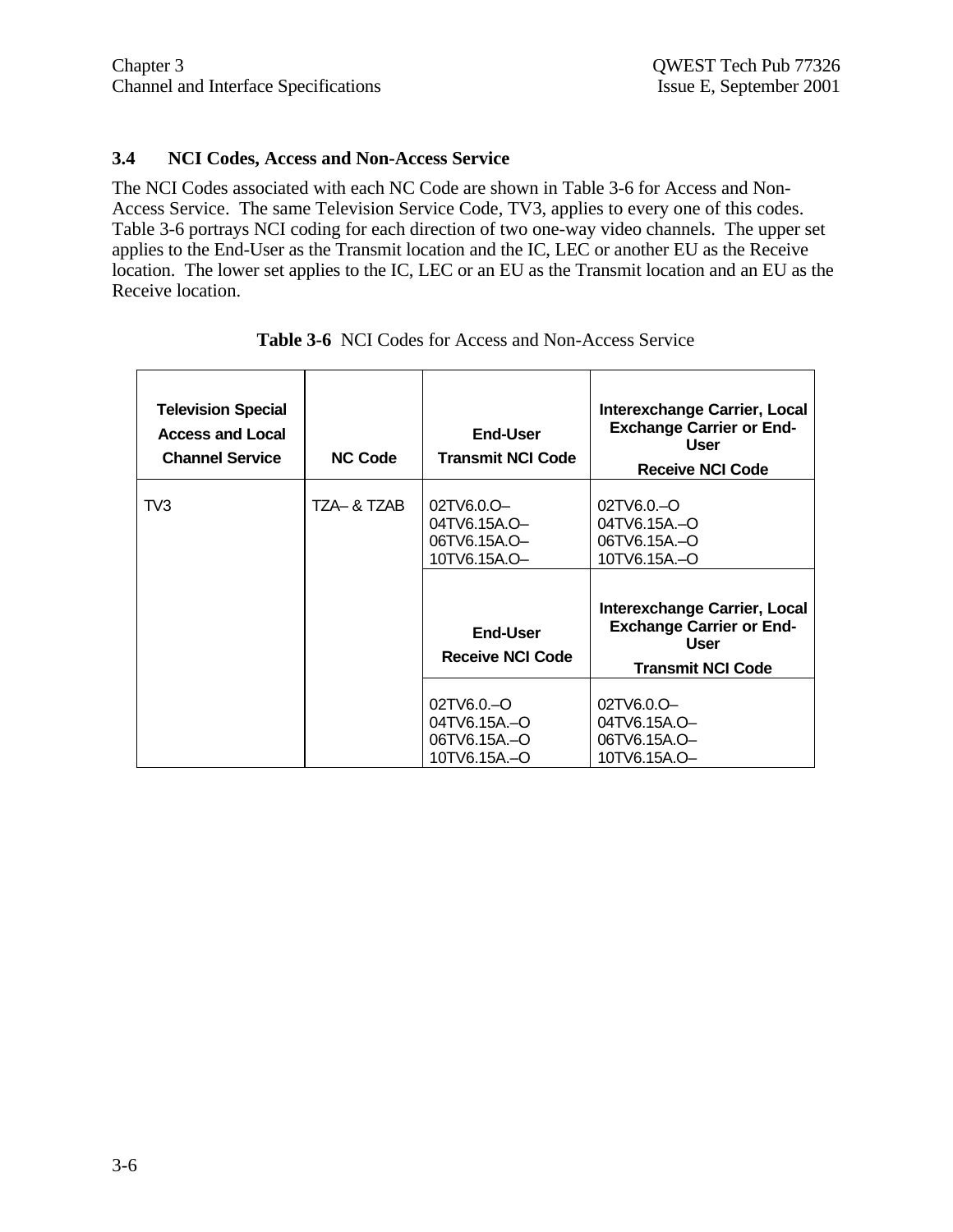#### **3.5 Description of Signal**

Video Signal: The video signal is usually described in waveform terminology as shown in Figure 3-3 and measured in accordance with Figure 3-2, the IRE Scale Units for a 1 volt peak-to-peak composite signal.

Audio Signal: The audio signals are waveforms comprised of periodic and/or nonperiodic components confined to the frequency range from 50 Hz to 15 kHz, usually measured in decibels in which the reference power is one milliwatt (noted as dBm).



**Figure 3-2** The IRE Scale Units (For a 1v P-P Composite Signal)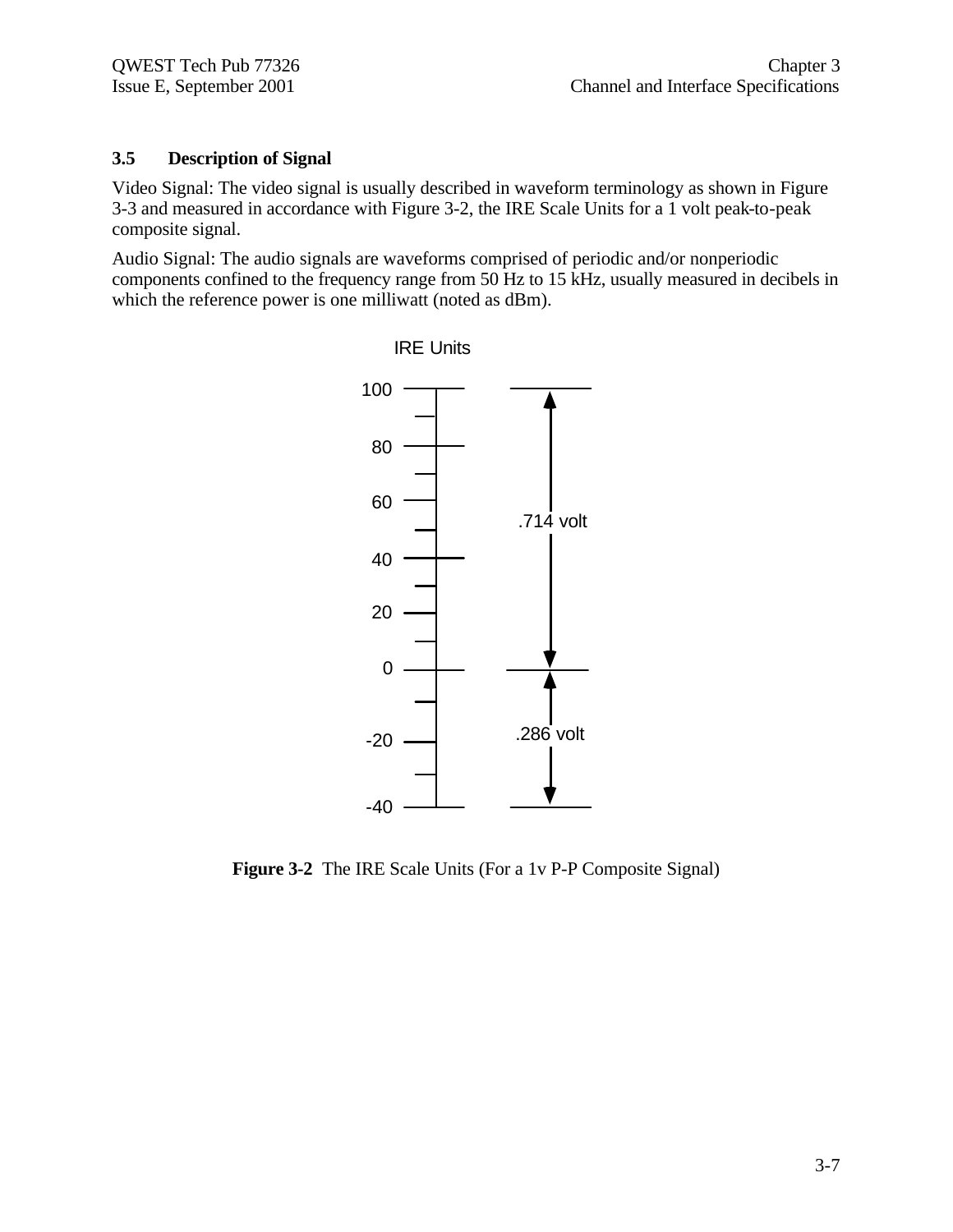

#### WAVEFORM TERMINOLOGY

- A: The peak-to-peak amplitude of the composite color video signal
- B: The difference between black level and blanking level (set-up)
- C: The peak-to-peak amplitude of the color burst
- L: Luminance signal nominal value
- M: Monochrome video signal peak-to-peak amplitude (M=L+S)
- S: Synchronizing signal amplitude
- $T_b$ : : Duration of breezeway
- $T_{si}$ : Duration of line blanking period
- $T_{s,y}$ : Duration of line synchronizing pulse
- $T_{\mathrm{u}}$ : : Duration of active line period

#### **Figure 3-3** The Standard Composite Color Video Signal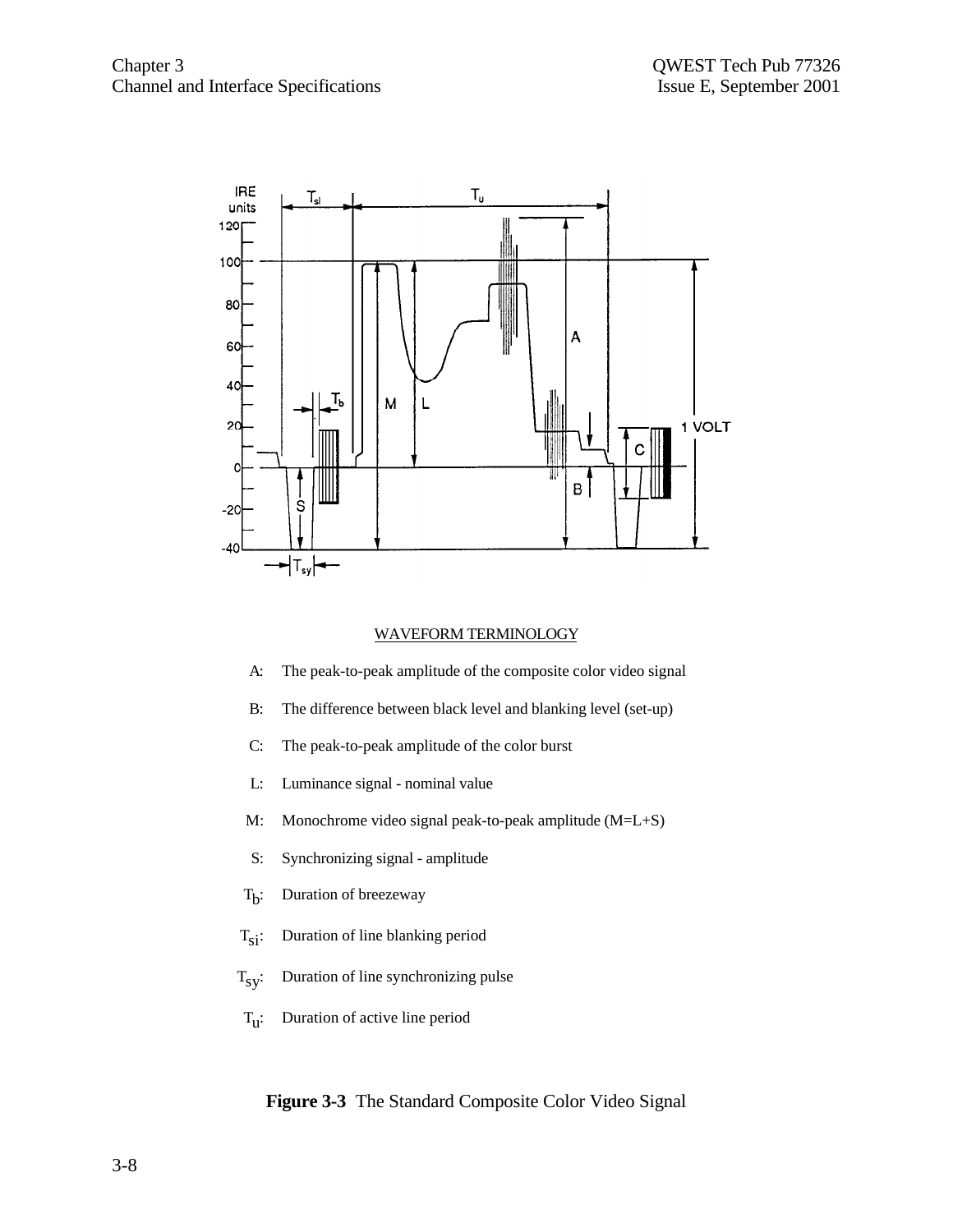#### **3.6 Electrical Interface Specifications**

#### **3.6.1 Video**

The NI at the customer's premises is a baseband analog video signal compatible with the 525 line/60-field System M-NTSC video standard.

Impedance:

- 1. Source impedance The impedance presented to the input terminals of a transmission service channel by the output terminals of the baseband signal source. Proper source impedance is required for transmission service channel evaluation.
- 2. Input impedance The impedance presented by the input terminals of a transmission service channel.
- 3. Output impedance The impedance presented by the output terminals of a transmission service channel.
- 4. Load impedance The impedance presented by the input terminals of a device that will terminate the baseband signal of the transmission service channel. Proper load impedance is required for channel evaluation.

The standard value for these four impedances shall be 75 ohms, unbalanced-to-ground, with a return loss of at least 30 dB over the frequency range of 30 Hz to 4.2 MHz.

#### **3.6.2 Video Signal Level**

Input Signal Level of a transmission service channel is the difference in voltage between sync tip (-40 IRE units) and reference white (+100 IRE units) of a composite picture signal presented to the video baseband input terminals and is usually expressed in volts. The values shall be nominally 1 volt peak-to-peak difference between sync tip and reference white (140 IRE units).

Output Signal Level of a transmission service channel is the difference in voltage between sync tip and reference white of a composite picture signal presented by the video baseband output terminal and is usually expressed in volts peak-to-peak. The output signal shall be a faithful reproduction of the input signal, subject to the parametric variations permitted by the performance specifications set forth in this publication.

• Nonuseful DC Component

The nonuseful DC component of the picture signal is any DC component that is unrelated to the signal and only will be present as a result of the transmission equipment. The values shall be less than 0.05 volt across a

75 ohm load and less than 0.05 volt referenced to ground.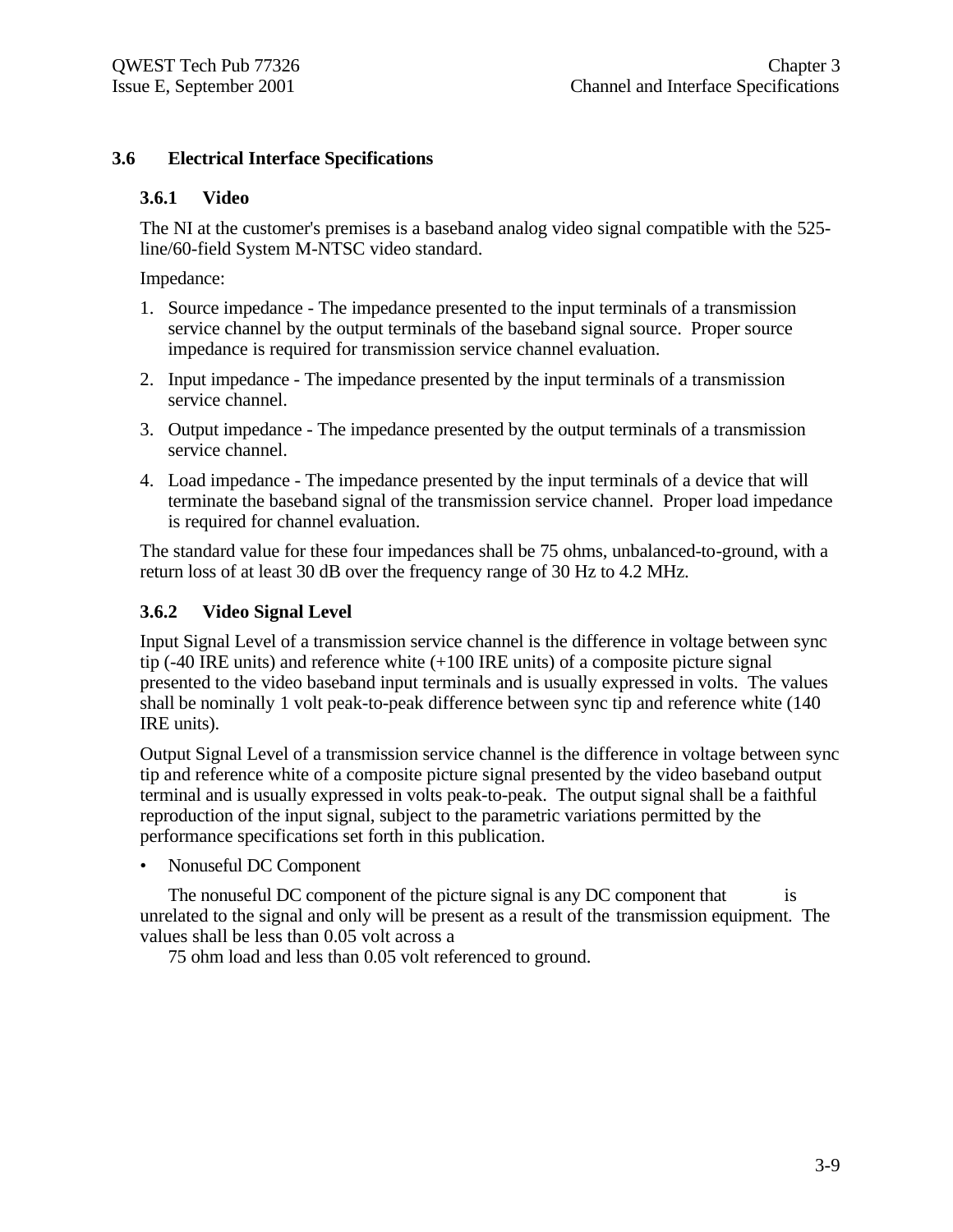#### **3.6.3 Audio**

Impedance:

The descriptions of the four audio impedance sections (source, input, output and load) are found in Section 3.6.1.

The standard value for these four audio impedances shall be 600 ohms, balanced to ground with no DC voltage present and with a return loss of at least 30 dB over the frequency range of 50 Hz to 15 kHz.

Audio Signal Level

- The input signal level to a transmission service channel is the signal level across the transmission service channel input impedance. When the signal is sinusoidal, the input signal is expressed in dBm. The peak operating level of the input signal to the transmission service channel across the standard impedance is equal to the peaks of a sine-wave whose average power is  $+18$  dBm.
- The output signal level of a transmission service channel is the signal level across the transmission service channel output impedance and is expressed in dBm. The output signal shall be a faithful reproduction of the input signal subject to the parametric variations permitted by the performance specifications in this publication.

Nonuseful DC Component

The nonuseful DC component of the audio channel is any DC component which is unrelated to the signal and is present when the audio signal is removed. When the audio signal is removed, direct current flow shall be equal to or less than 0.2 mA through a zero ohm termination across the audio channel input or output terminal. Direct current flow shall be equal to or less than 0.2 mA when the terminals are shorted together and measured through a zero impedance to ground.

#### **3.7 Physical Environment Specifications**

Connectors: The customer's equipment will be connected to the QWEST network via a QWEST jack panel located at the EU/IC/LEC premises.

- Video connection at the NI to an EU/IC/LEC shall be with a coaxial cable and a BNC (Bayonnet Quick Connect Coax) connector as shown in Figure 3-4.
- Audio connection at the NI to an EU/IC/LEC shall be with a two conductor shielded audio cable and 310-type plug as shown in Figure 3-5.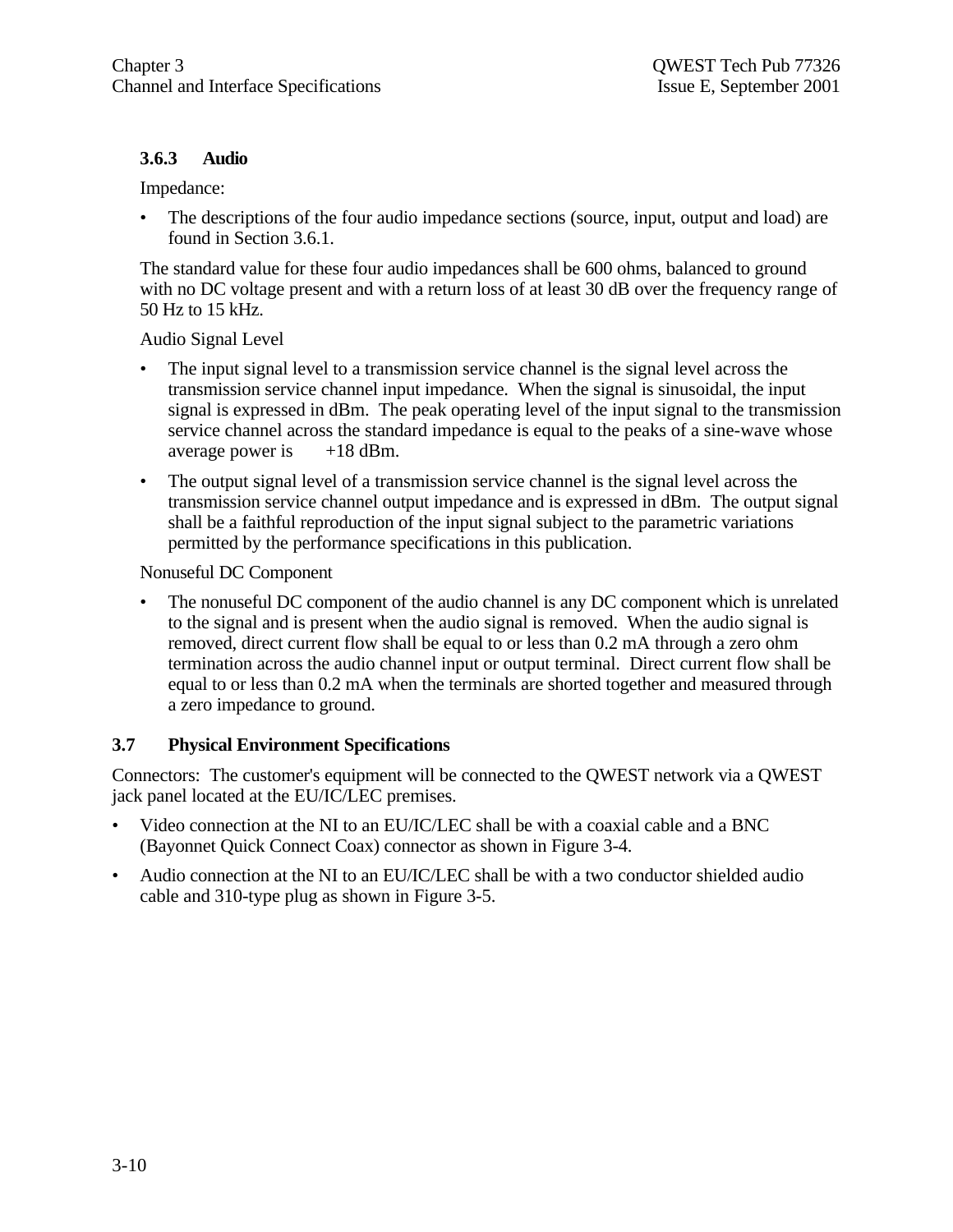

# QWEST NETWORK INTERFACE JACK PANEL





**Figure 3-5** Audio Network Interface Connection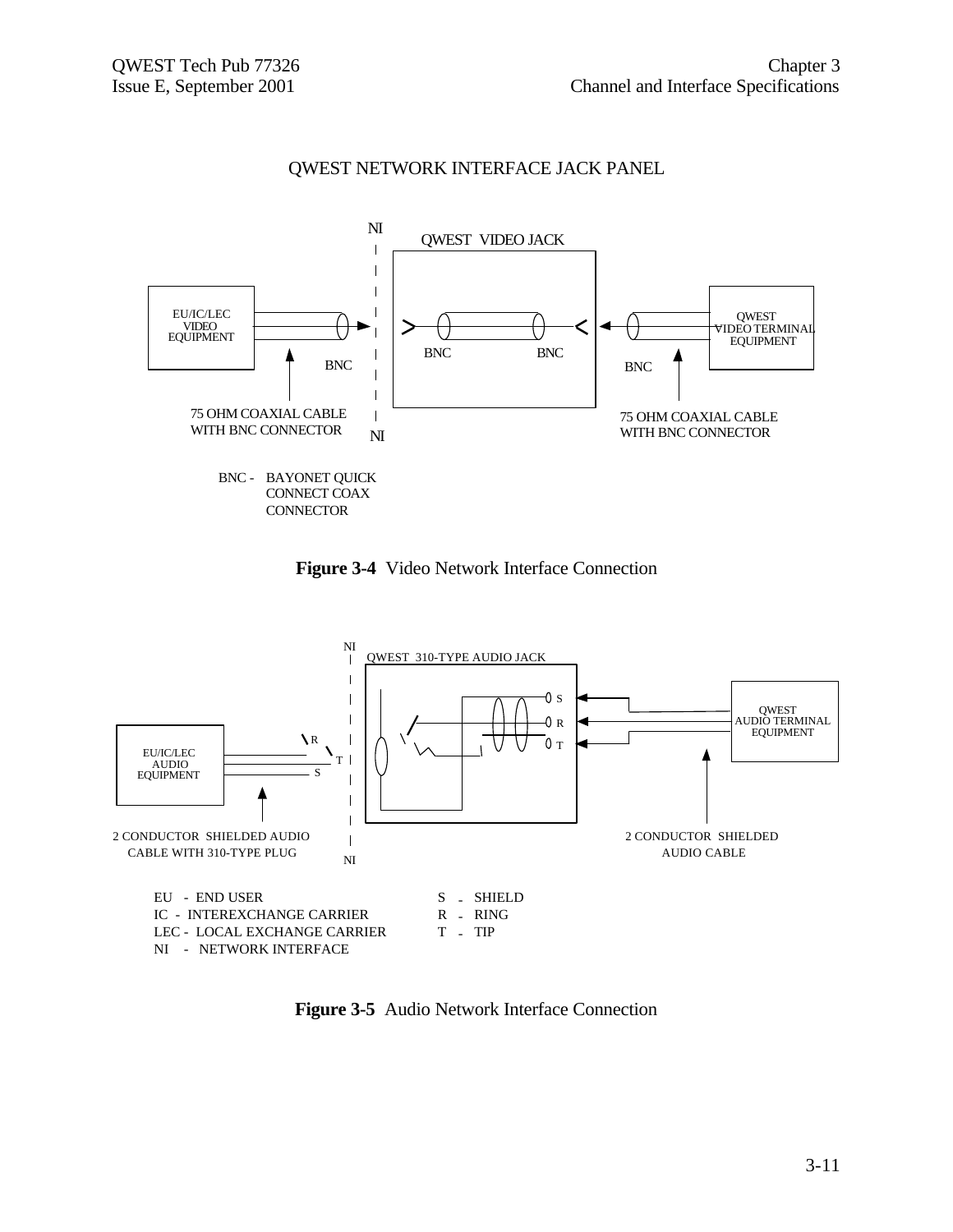- Environmental (typically at a customer premises location)
- Ambient temperature, 40 to 100°F
- Humidity, 20 to 55%
- Power: At the Network Interface, the End-User, Interexchange Carrier or Local Exchange Carrier shall provide local power:
- 60 Hz 110 VAC (preferred) or
- - 48/24 VDC

#### **3.8 Interface Illustrations**

This section illustrates each interface used to provide Television Special Access and Local Channel Services applicable for QWEST Fiber Optic Commercial Video Service. Included is a summary of the technical information applicable to each interface.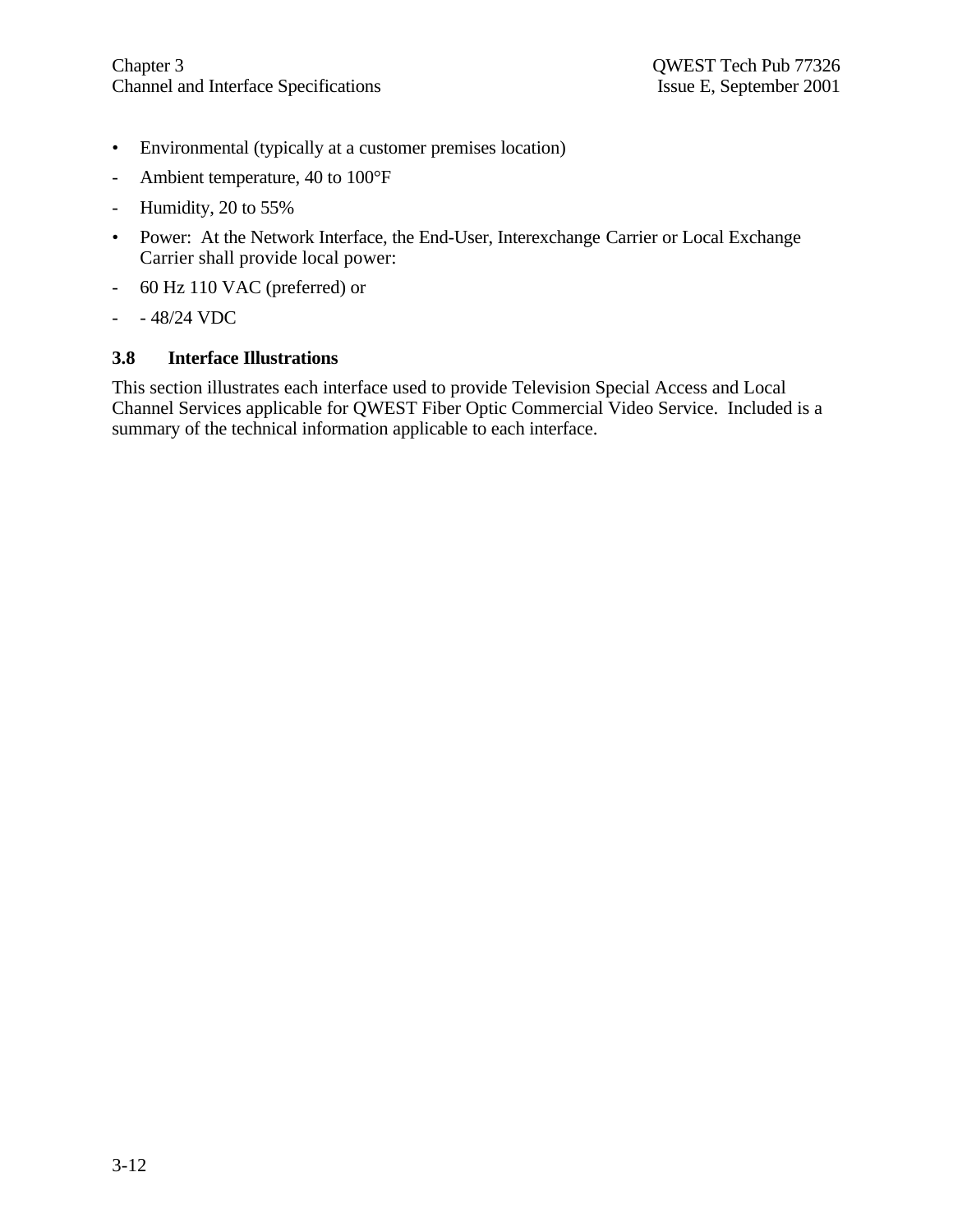# **3.8.1 Interface Type 02TV6.0**

| Application:<br>525-line/60-field monochrome or System M-NTSC | Provides one-way transmission of a standard          | color video signal |
|---------------------------------------------------------------|------------------------------------------------------|--------------------|
| Operating mode:                                               | Full-time video only                                 |                    |
| Physical description:                                         | Coaxial cable with BNC connector                     |                    |
| Service:                                                      | TV <sub>3</sub>                                      |                    |
| <b>Electrical Features</b>                                    |                                                      |                    |
| Impedance:                                                    | 75 ohms unbalanced                                   |                    |
| Overload point:                                               | 1.2 V peak-to-peak (Sync tip to reference white)     |                    |
| Operating Levels (nominal):                                   | 1 V peak-to-peak video (Sync tip to reference white) |                    |
| Frequency range:                                              | 30 Hz to 4.2 MHz (Video signal only)                 |                    |
|                                                               |                                                      |                    |

Illustration:

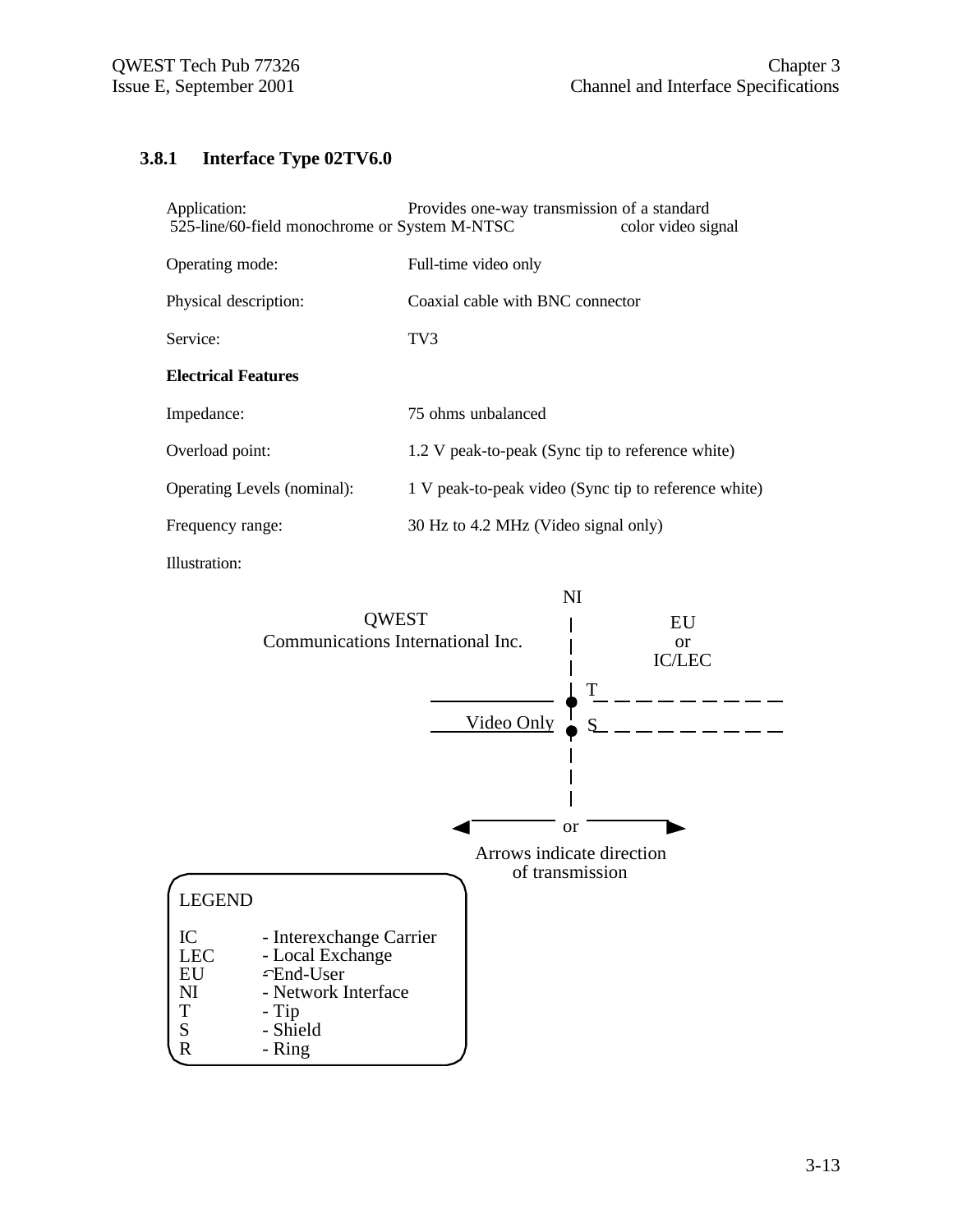# **3.8.2 Interface Type 04TV6.15A**

| Application:<br>video signal, and one associated 15-kHz audio | Provides one-way transmission of a standard<br>525-line/60-field monochrome or System M-NTSC<br>color<br>signal |                                                              |  |
|---------------------------------------------------------------|-----------------------------------------------------------------------------------------------------------------|--------------------------------------------------------------|--|
| Operating mode:                                               | Full-time video and associated audio signal                                                                     |                                                              |  |
| Physical description:                                         | Coaxial cable with BNC connector for video and<br>two-conductor $(T, R)$ with 310-type plug for audio           |                                                              |  |
| Service:                                                      | TV <sub>3</sub>                                                                                                 |                                                              |  |
| <b>Electrical Features</b>                                    | <b>Video</b>                                                                                                    | <b>Audio</b>                                                 |  |
| Impedance:                                                    | 75 ohms unbalanced                                                                                              | 600 ohms balanced                                            |  |
| Overload point:                                               | 1.2 V peak-to-peak<br>(Sync tip to reference white) maximum of 4 sec.                                           | $+18$ dBm at 404 Hz at a                                     |  |
| Operating Levels (nominal): 1 V peak-to-peak                  | (Sync tip to reference white)                                                                                   | 0 dBm (max) program level                                    |  |
| Max. Steady-State Levels:<br>(Averaged over one second)       | N/A                                                                                                             | $+8$ dBm, 50 Hz = f = 404 Hz<br>0 dBm, 404 Hz < $f = 15$ kHz |  |
| Frequency range:                                              | 30 Hz to 4.2 MHz                                                                                                | 50 Hz to 15 kHz                                              |  |

Illustration:

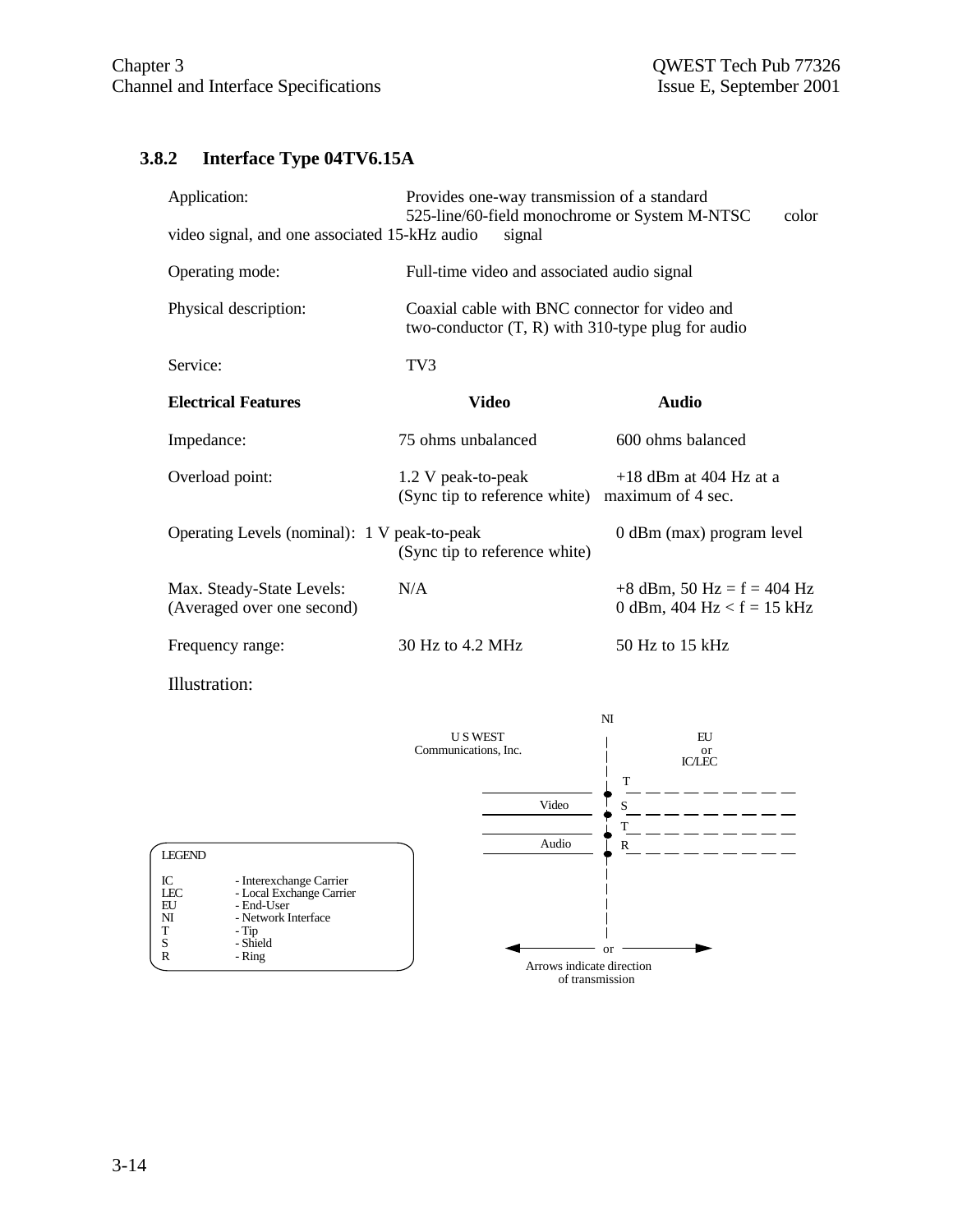# **3.8.3 Interface Type 06TV6.15A**

| Application:<br>video signal, and two associated 15-kHz audio | Provides one-way transmission of a standard<br>525-line/60-field monochrome or System M-NTSC<br>color<br>signals |                                                                 |  |
|---------------------------------------------------------------|------------------------------------------------------------------------------------------------------------------|-----------------------------------------------------------------|--|
| Operating mode:                                               | Full-time video and associated audio signals                                                                     |                                                                 |  |
| Physical description:                                         | Coaxial cable with BNC connector for video and two-<br>conductor $(T, R)$ with 310-type plug for audio           |                                                                 |  |
| Service:                                                      | TV3                                                                                                              |                                                                 |  |
| <b>Electrical Features</b>                                    | <b>Video</b>                                                                                                     | <b>Audio</b>                                                    |  |
| Impedance:                                                    | 75 ohms unbalanced                                                                                               | 600 ohms balanced                                               |  |
| Overload point:                                               | 1.2 V peak-to-peak<br>(Sync tip to reference white)                                                              | $+18$ dBm at 404 Hz at a<br>maximum of 4 sec.                   |  |
| Operating Levels (nominal): 1 V peak-to-peak                  | (Sync tip to reference white)                                                                                    | 0 dBm (max) program level                                       |  |
| Max. Steady-State Levels:<br>(Averaged over one second)       | N/A                                                                                                              | $+8$ dBm, 50 Hz = f = 404 Hz<br>0 dBm, $404$ Hz $ < f = 15$ kHz |  |
| Frequency range:                                              | 30 Hz to 4.2 MHz                                                                                                 | 50 Hz to 15 kHz                                                 |  |

Illustration:

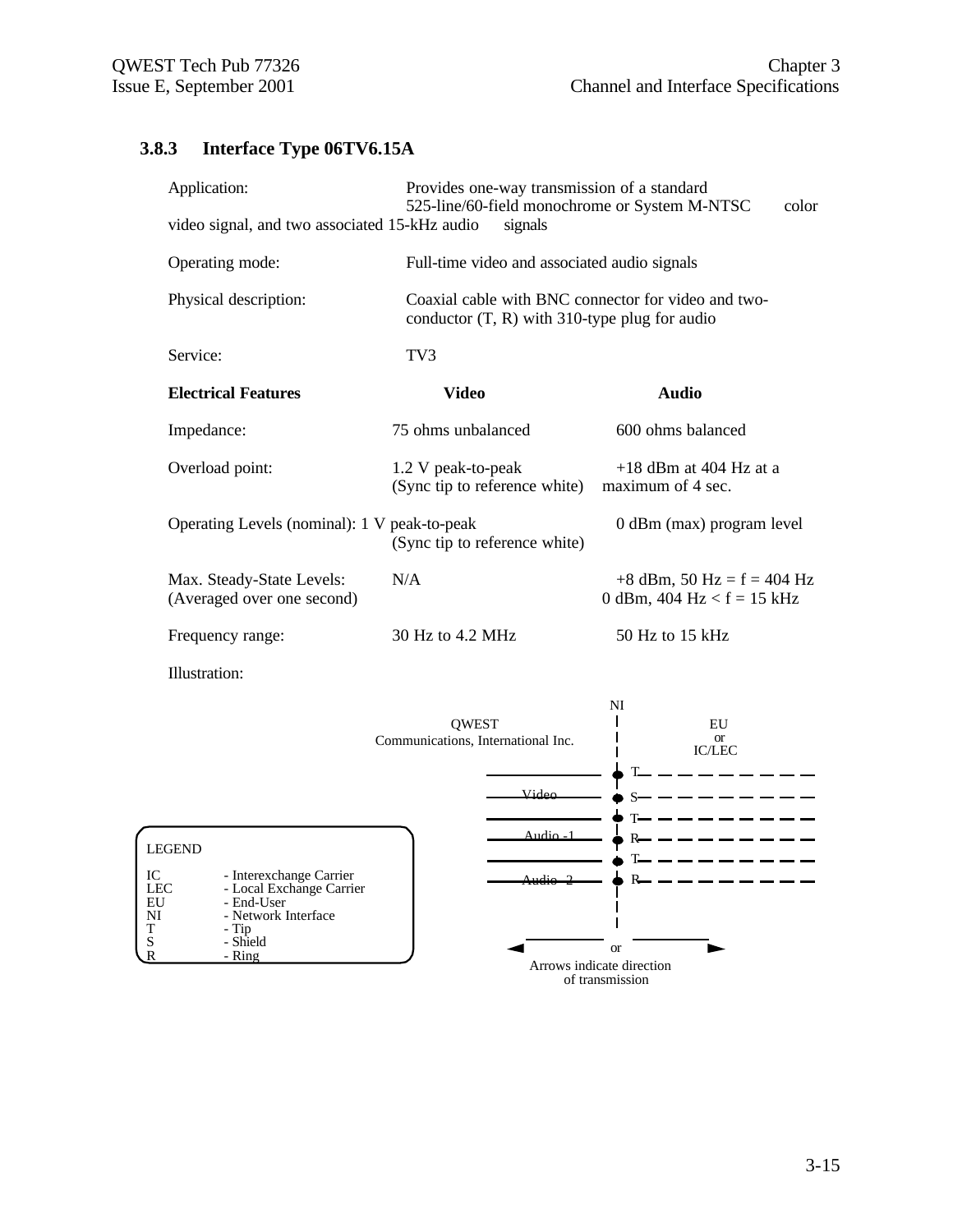# **3.8.4 Interface Type 10TV6.15A**

| Application:                                            | Provides one-way transmission of a standard<br>525-line/60-field monochrome or System M-NTSC<br>color |                                                              |  |
|---------------------------------------------------------|-------------------------------------------------------------------------------------------------------|--------------------------------------------------------------|--|
| video signal, and four associated 15-kHz audio          | signals                                                                                               |                                                              |  |
| Operating mode:                                         | Full-time video and associated audio signals                                                          |                                                              |  |
| Physical description:                                   | Coaxial cable with BNC connector for video and<br>two-conductor $(T, R)$ with 310-type plug for audio |                                                              |  |
| Service:                                                | TV3                                                                                                   |                                                              |  |
| <b>Electrical Features</b>                              | Video                                                                                                 | <b>Audio</b>                                                 |  |
| Impedance:                                              | 75 ohms unbalanced                                                                                    | 600 ohms balanced                                            |  |
| Overload point:                                         | 1.2 V peak-to-peak<br>(Sync tip to reference white) maximum of 4 sec.                                 | $+18$ dBm at 404 Hz at a                                     |  |
| Operating Levels (nominal): 1 V peak-to-peak            | (Sync tip to reference white)                                                                         | 0 dBm (max) program level                                    |  |
| Max. Steady-State Levels:<br>(Averaged over one second) | N/A                                                                                                   | $+8$ dBm, 50 Hz = f = 404 Hz<br>0 dBm, 404 Hz $<$ f = 15 kHz |  |
| Frequency range:                                        | 30 Hz to 4.2 MHz                                                                                      | $50$ Hz to 15 kHz                                            |  |
| Illustration:                                           |                                                                                                       |                                                              |  |

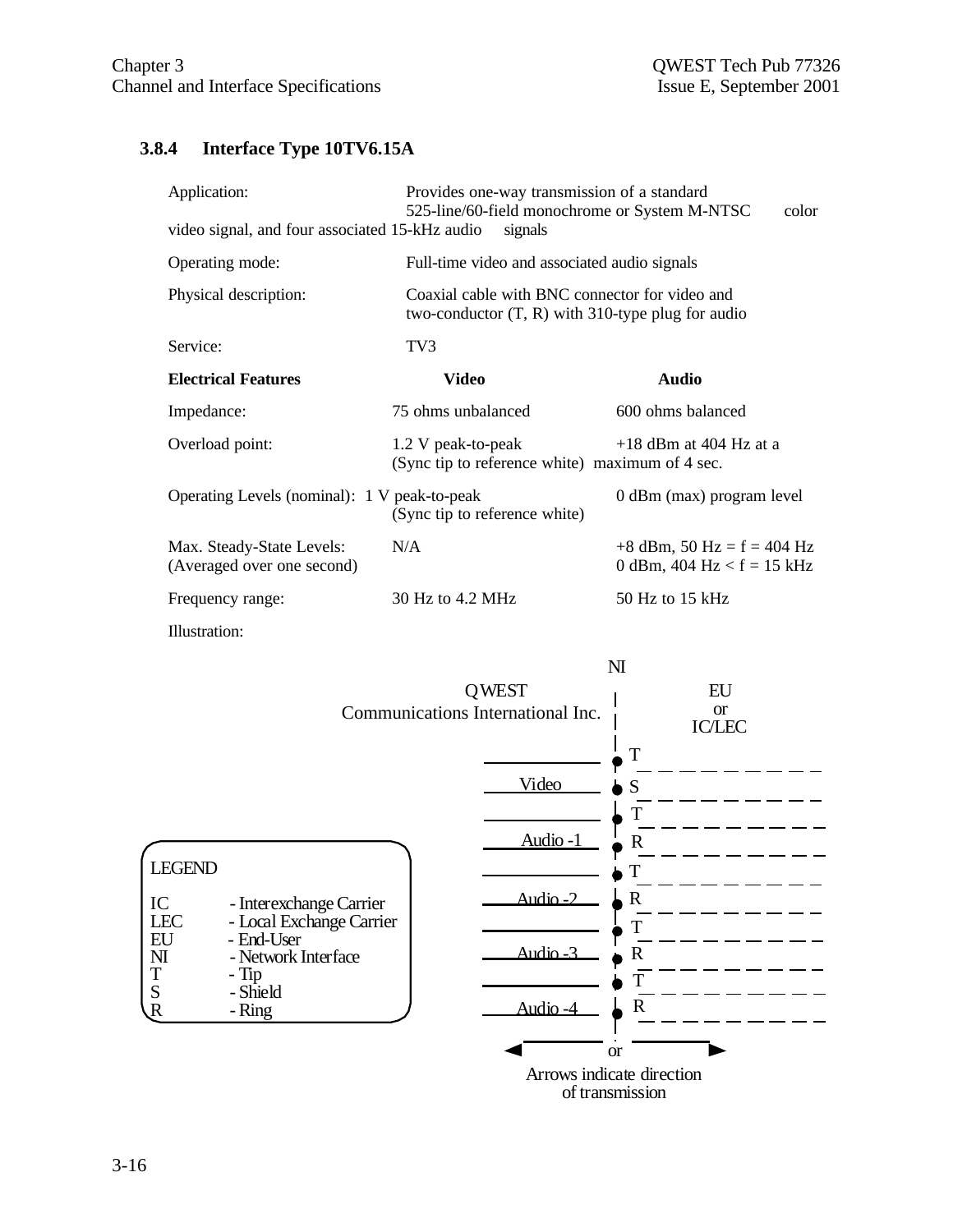# **Chapter and Section Page** 4. Performance Specifications.............................................................................................4-1 4.1 Performance.........................................................................................................4-1 4.2 Availability .........................................................................................................4-1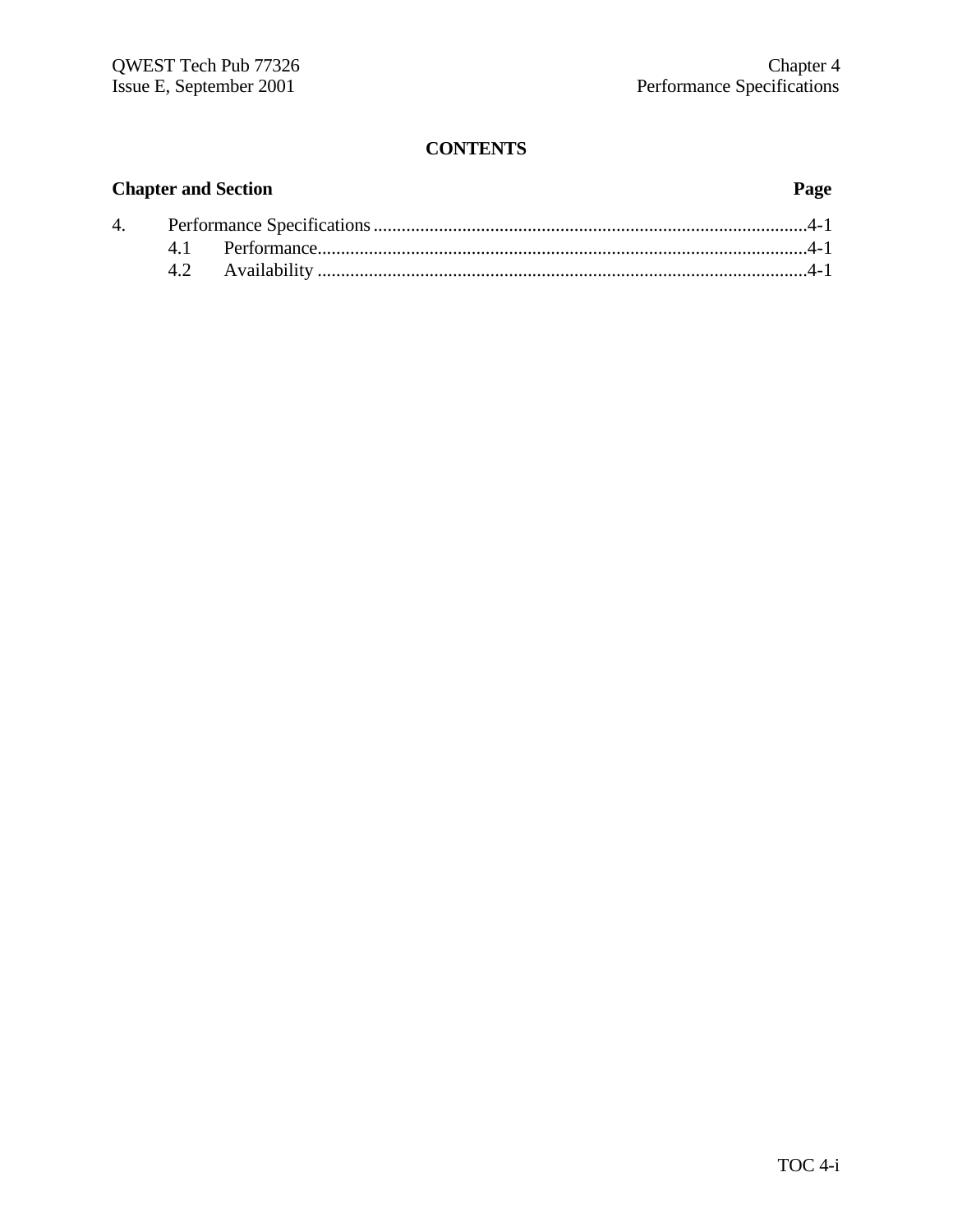#### **4. Performance Specifications**

#### **4.1 Performance**

QWEST will design a network solution using appropriate technology to meet the customer's performance needs of Fiber Optic Commercial Video Service TV3 for a System M-NTSC video signal and optional 15-kHz audio signal(s) as prescribed in this publication for end-to-end Access and Non-Access Service.

- For video signal performance, refer to Table 4-1, Video Signal Transmission Service Channel End-to-End Performance specifications.
- For audio signal performance, refer to Table 4-2, Audio Signal Transmission Service Channel End-to-End Performance specifications.

#### **4.2 Availability**

The availability of a video and audio transmission service channel is the portion of time that the transmission service channel is capable of performing its function. Availability is deemed interrupted for any of the following reasons:

- Continuity of the transmission service channel is interrupted.
- Picture or audio quality is deemed unusable due to transmission service channel impairment.

The availability depends on the reliability of the transport facility and the network equipment. The reliability of a video system may be affected by the equipment used and architecture of the system as well as the maintenance/restoral procedures employed for the system. The objective for QWEST will be based on the design and installation for the particular application.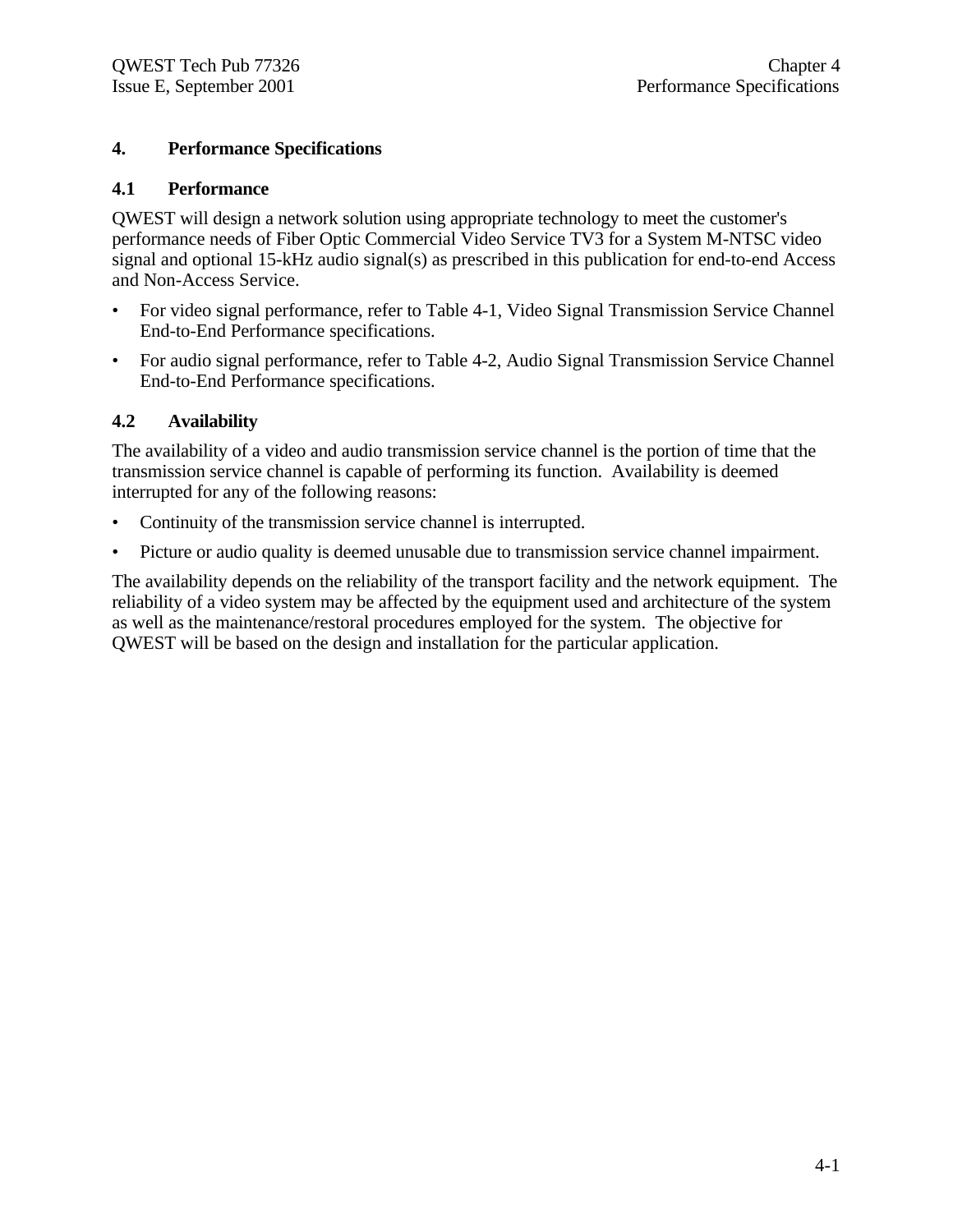| <b>PARAMETER</b>                                                                                                                                                                              | <b>STANDARD</b>                                                                                                                                                                  |
|-----------------------------------------------------------------------------------------------------------------------------------------------------------------------------------------------|----------------------------------------------------------------------------------------------------------------------------------------------------------------------------------|
| Amplitude response versus frequency<br>(50-IRE-unit sine wave)<br><b>MHz</b><br>0.5<br>1.0<br><b>MHz</b><br>2.0<br><b>MHz</b><br>3.0<br><b>MHz</b><br>3.58<br><b>MHz</b><br>4.2<br><b>MHz</b> | $+2.5$ to $-2.4$ IRE units<br>$+3.5$ to $-3.2$ IRE units<br>$+4.7$ to $-4.3$ IRE units<br>$+6.1$ to $-5.4$ IRE units<br>$+3.6$ to $-3.3$ IRE units<br>$+7.4$ to $-6.4$ IRE units |
| Chrominance-to-luminance gain inequality                                                                                                                                                      | $+7$ to $-7$ IRE units                                                                                                                                                           |
| Chrominance-to-luminance delay inequality                                                                                                                                                     | $+60$ to $-60$ ns                                                                                                                                                                |
| Field-time waveform distortion                                                                                                                                                                | 3 IRE units peak-to-peak                                                                                                                                                         |
| Line-time waveform distortion                                                                                                                                                                 | 2 IRE units peak-to-peak                                                                                                                                                         |
| Short-time waveform distortion                                                                                                                                                                | 3.5%                                                                                                                                                                             |
| Long-time waveform distortion                                                                                                                                                                 | 8 IRE units peak, 3-second settling time                                                                                                                                         |
| Insertion gain                                                                                                                                                                                | $+5.9$ to $-5.5$ IRE units                                                                                                                                                       |
| Insertion gain variation<br>Hourly<br>Over one second                                                                                                                                         | $+5.9$ to $-5.5$ IRE units<br>$+3.5$ to $-3.3$ IRE units                                                                                                                         |
| Luminance nonlinearity                                                                                                                                                                        | 10 IRE units                                                                                                                                                                     |
| Differential gain                                                                                                                                                                             | 10 IRE units or 10%                                                                                                                                                              |
| Differential phase                                                                                                                                                                            | $3^\circ$                                                                                                                                                                        |
| Chrominance-to-luminance intermodulation                                                                                                                                                      | 4 IRE units                                                                                                                                                                      |
| Chrominance nonlinear gain<br>20-IRE-unit chroma signal<br>80-IRE-unit chroma signal                                                                                                          | $± 5$ IRE units<br>$± 5$ IRE units                                                                                                                                               |
| Chrominance nonlinear phase                                                                                                                                                                   | $5^\circ$                                                                                                                                                                        |
| Dynamic gain of picture signal                                                                                                                                                                | 6 IRE units                                                                                                                                                                      |
| Dynamic gain of the synchronizing signal                                                                                                                                                      | 2.8 IRE units                                                                                                                                                                    |
| Transient synchronizing signal nonlinearity                                                                                                                                                   | 5 IRE units                                                                                                                                                                      |
| Signal-to-weighted-random-noise ratio<br>(10 kHz-4.2 MHz)                                                                                                                                     | 54 dB                                                                                                                                                                            |
| Signal-to-low-frequency-noise ratio (0-10 kHz)                                                                                                                                                | 43 dB                                                                                                                                                                            |
| Signal-to-periodic-noise ratio (300 Hz-4.2 MHz)                                                                                                                                               | 57 dB                                                                                                                                                                            |

#### **Table 4-1** Video Signal Transmission Service Channel End-To-End Performance Specifications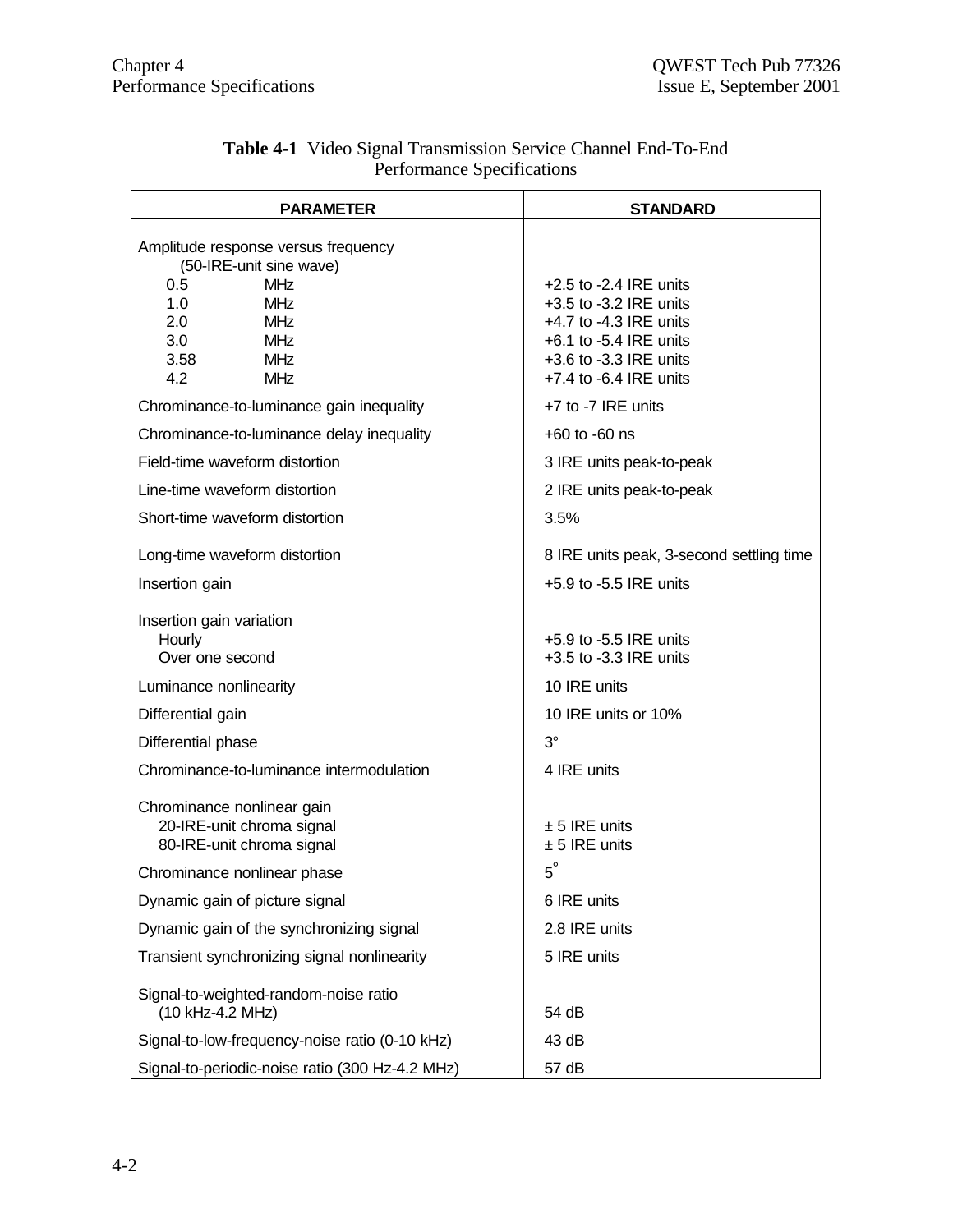| <b>PARAMETER</b>                                               | <b>STANDARD</b>                                                                       |
|----------------------------------------------------------------|---------------------------------------------------------------------------------------|
| Amplitude response versus frequency                            |                                                                                       |
| <b>Frequency Range</b>                                         | <b>Response Limits</b>                                                                |
| 100 Hz<br>50 to                                                | $+0.5$ db to $-1.0$ dB                                                                |
| 7500 Hz<br>101<br>to                                           | $+0.5$ db to $-0.5$ dB                                                                |
| 7501 to 15000 Hz                                               | $+0.5$ db to $-1.0$ dB                                                                |
| Total harmonic distortion plus noise<br>(4 sec/404 Hz/+18 dBm) | 0.5%                                                                                  |
| Signal-to-noise ratio                                          | 56 dB                                                                                 |
| Insertion gain @ 400 Hz (nominal)                              | $0 dB \pm 0.5 dB$                                                                     |
| Gain difference between channels                               |                                                                                       |
| 50 to 15000 Hz                                                 | $=1.0$ dB                                                                             |
| Phase difference between channels                              |                                                                                       |
| 50 to 100 Hz                                                   | $=10^{\circ}$                                                                         |
| 101 to 7500 Hz                                                 | $=3^{\circ}$                                                                          |
| 7501 to 15000 Hz                                               | $=10^{\circ}$                                                                         |
| Crosstalk plus noise                                           |                                                                                       |
| <b>15000 Hz</b><br>50 to                                       | Crosstalk shall not degrade<br>the measured signal/noise<br>ratio by more than 0.5 dB |
| Audio-to-video time differential range                         | 25 ms lead                                                                            |
|                                                                | 40 ms lag                                                                             |

#### **Table 4-2** Audio Signal Transmission Service Channel End-To-End Performance Specifications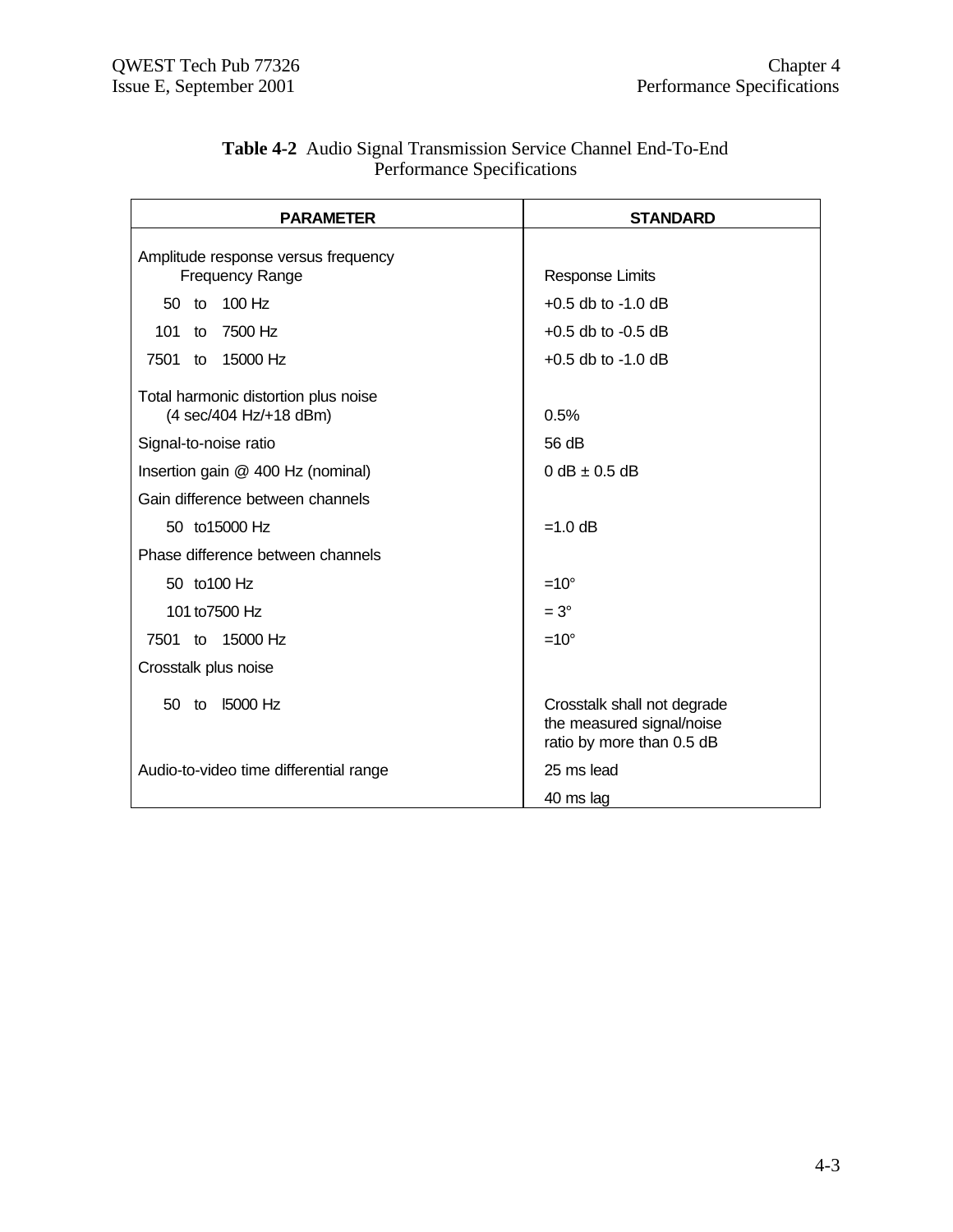|  | <b>Chapter and Section</b> | Page |
|--|----------------------------|------|
|  |                            |      |
|  |                            |      |
|  |                            |      |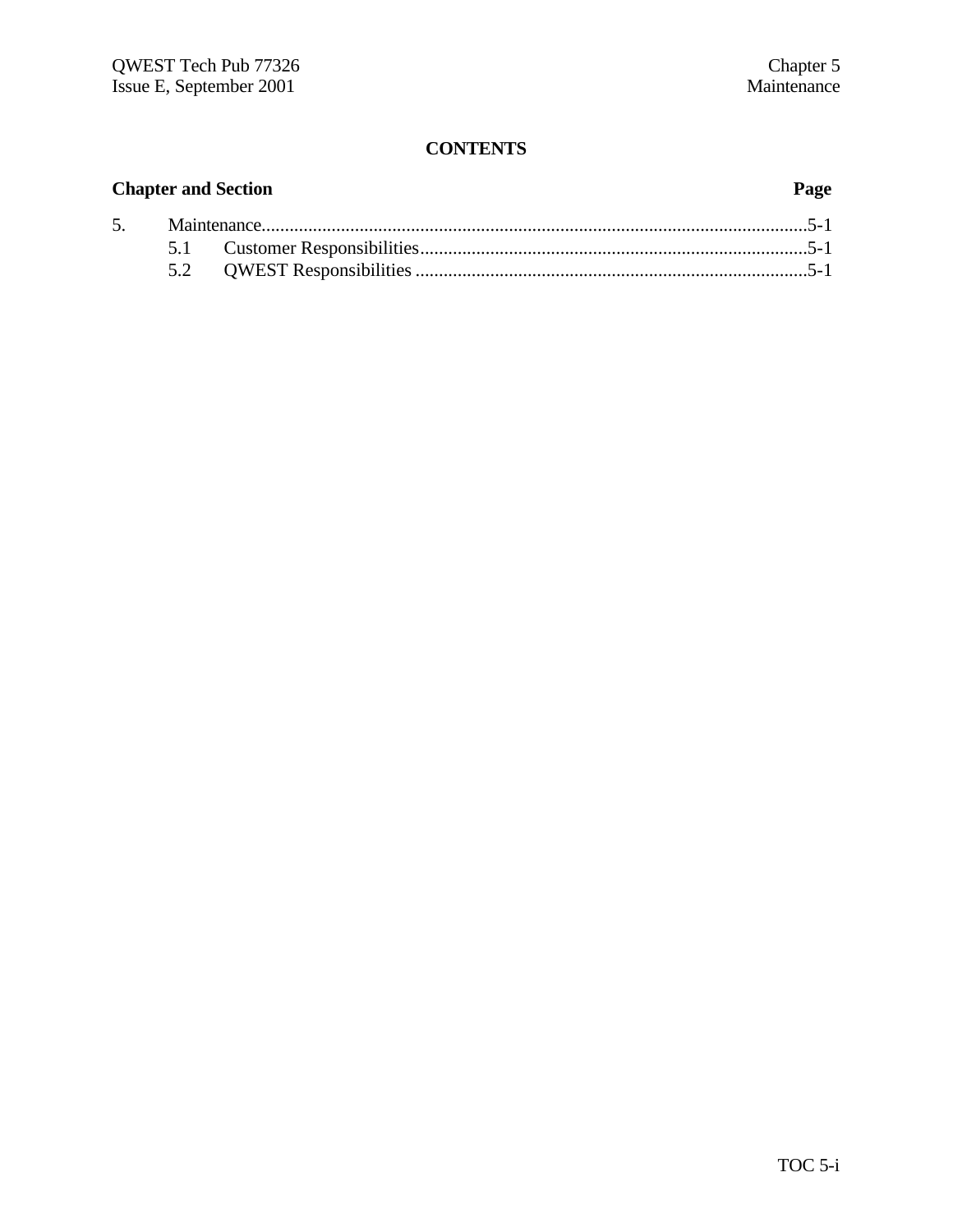#### **5. Maintenance**

#### **5.1 Customer Responsibilities**

The customer is responsible for all equipment and cable on the customer side of the Network Interface (NI) at their location.

The customer or their agent must sectionalize the trouble and verify that the trouble is not in the customer owned equipment or cable before calling the QWEST Customer Service Center.

If the trouble is isolated to the customer owned equipment or cable, the customer is responsible for clearing the trouble and restoring the service to normal.

Joint testing between the customer location and a QWEST Central Office or other demarcation point may sometimes be necessary to isolate the trouble. The methods of measurement and test signals shall be derived from American National Standards Institute (ANSI) documents ANSI T1.502-1988, "Telecommunications - System M-NTSC Television Signals - Network Interface Specifications and Performance Parameters" and RS-250C-1989, "Electrical Performance for Television Transmission Systems."

#### **5.2 QWEST Responsibilities**

QWEST is responsible for all equipment and cable on the QWEST side of the network interface at the customer location.

QWEST is responsible for maintaining the transmission facility between customer locations, which may include an interoffice facility.

QWEST will furnish the customer a trouble reporting telephone number and will initiate action to clear customer trouble within a time period of twenty minutes after receiving the trouble report.

QWEST is committed to a four-hour maximum service restoral time, with a two-hour objective, in the event of a service interruption due to an electronic component failure. If the trouble is caused by a cable failure, the maximum service restoral time is eight hours.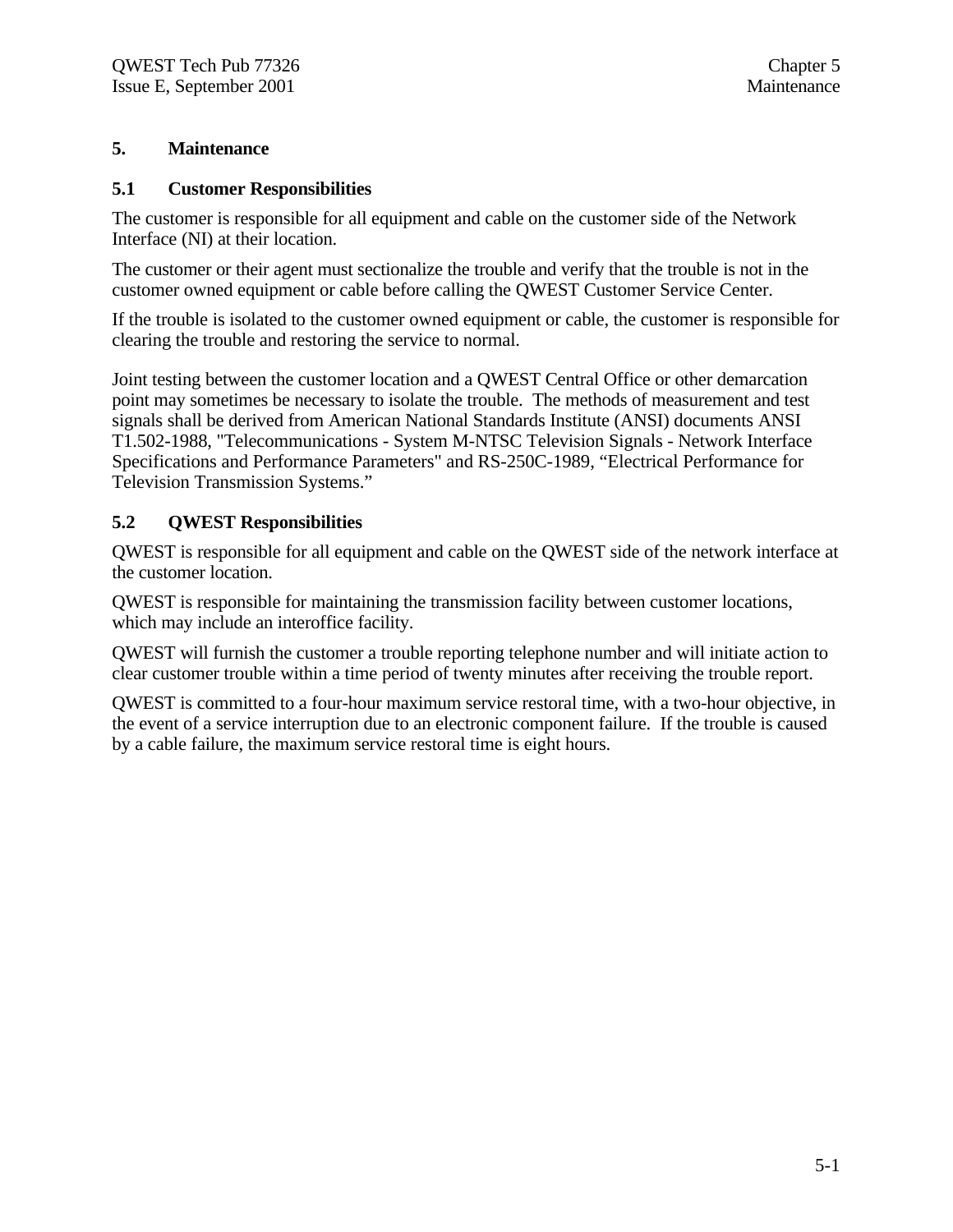# **Chapter and Section**

# Page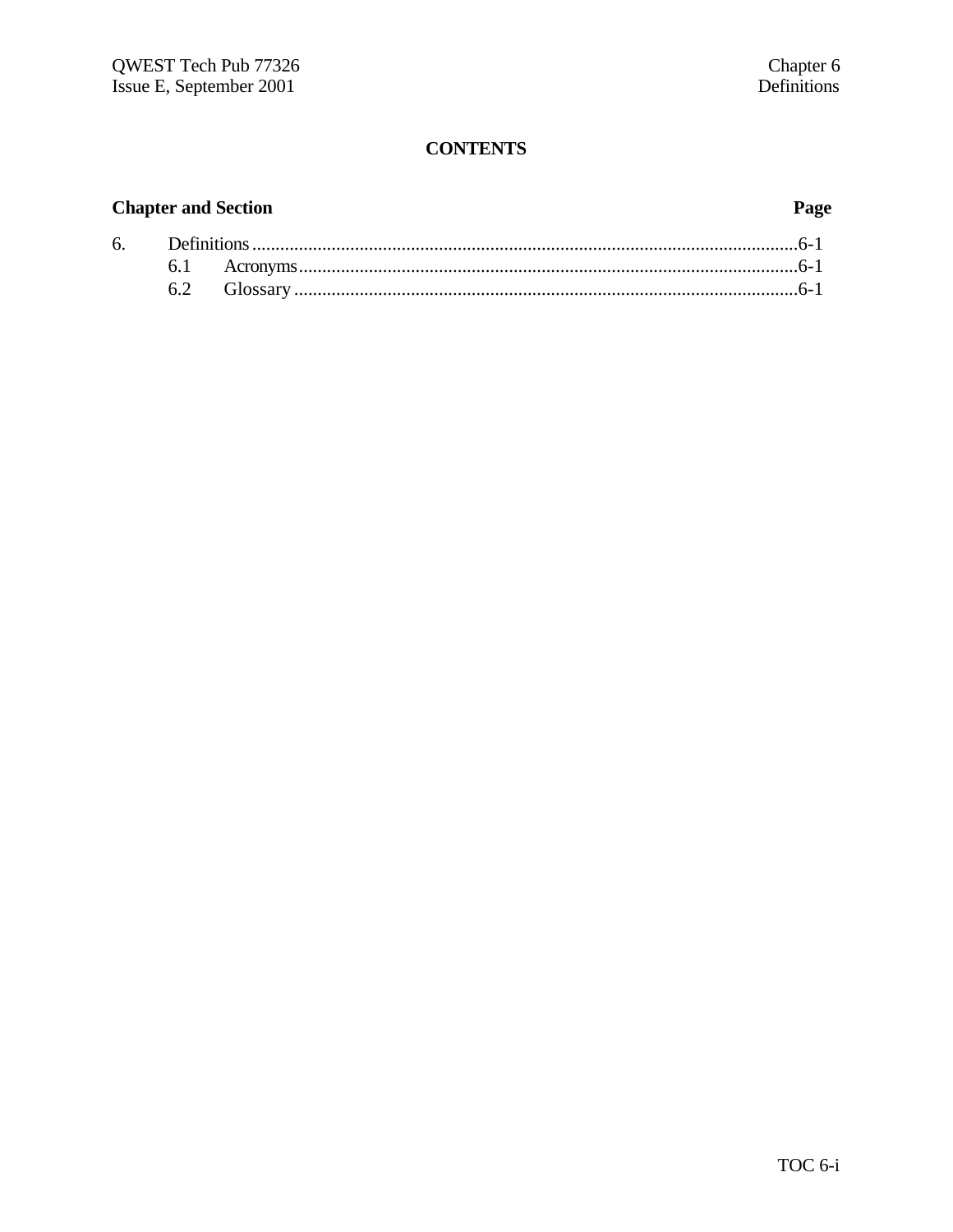#### **6. Definitions**

#### **6.1 Acronyms**

| ANSI        | American National Standard Institute           |
|-------------|------------------------------------------------|
| <b>CO</b>   | <b>Central Office</b>                          |
| EU          | End-User                                       |
| <b>FOT</b>  | <b>Fiber Optic Terminal</b>                    |
| IC          | Interexchange Carrier                          |
| LATA        | Local Access and Transport Area                |
| <b>LEC</b>  | Local Exchange Carrier                         |
| NC          | <b>Network Channel</b>                         |
| <b>NCI</b>  | <b>Network Channel Interface</b>               |
| NI          | Network Interface                              |
| <b>NTSC</b> | National Television Systems Committee (Signal) |
| <b>POT</b>  | Point of Termination                           |
|             |                                                |

#### **6.2 Glossary**

#### **American National Standard Institute (ANSI)**

An organization supported by the telecommunications industry to establish performance and interface standards.

#### **Amplitude Response Versus Frequency**

The amplitude response of a channel over the bandwidth provided. It is often called frequency response, and commonly is referred to as a single frequency within the passband.

#### **Bandwidth**

The range of frequencies that contain most of the energy or power of a signal; also, the range of frequencies over which a circuit of system is designed to operate.

#### **Carrier (CXR)**

An organization whose function is to provide telecommunications services.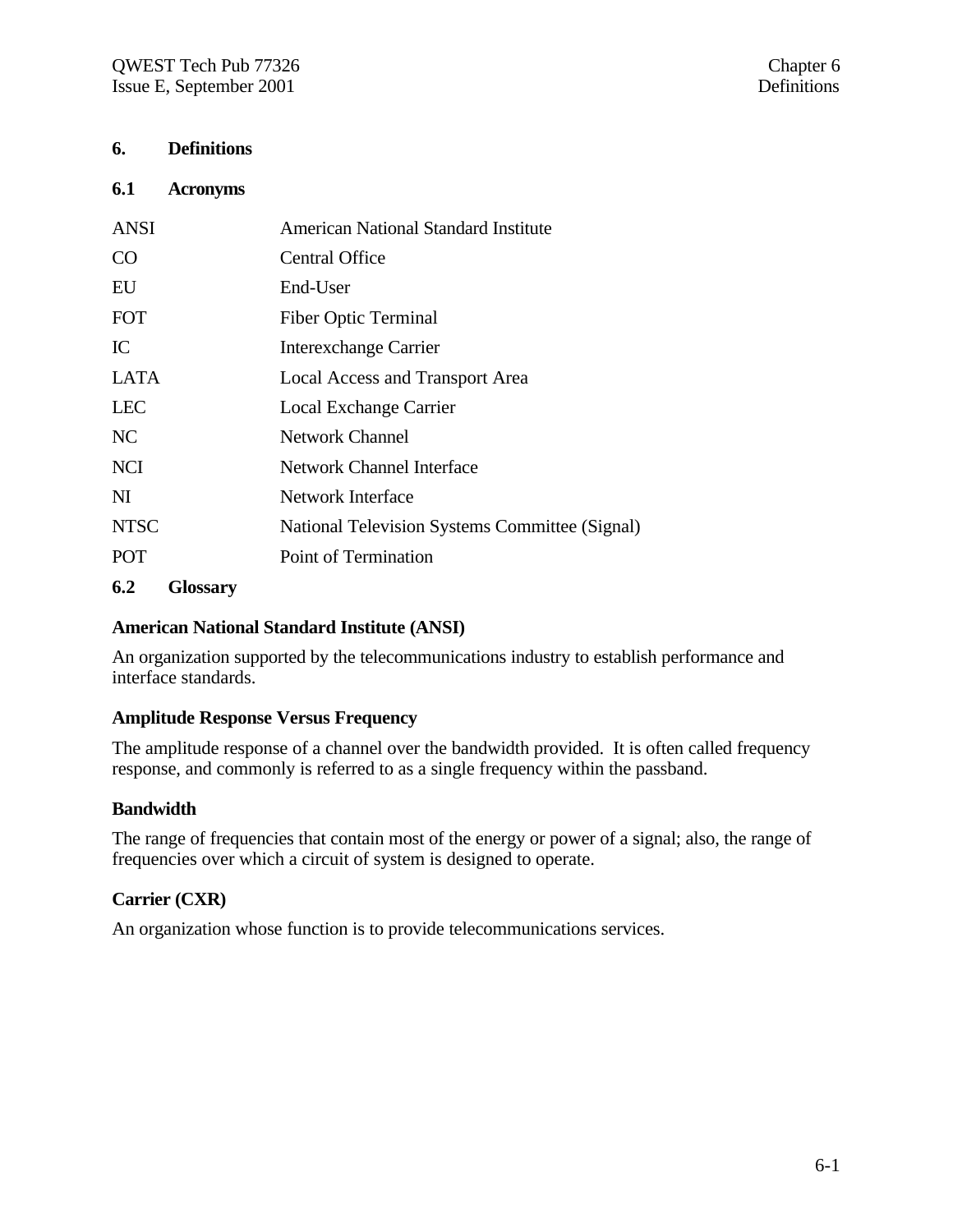# **Central Office (CO)**

A local switching system (or a portion thereof) and its associated equipment located at a wire center.

#### **Channel**

An electrical or photonic (in the case of fiber optic based transmission systems) communications path between two or more points of termination.

#### **Customer Premises**

Denotes a building or portion(s) of a building occupied by a single customer or End-User either as a place of business or residence. Adjacent buildings and the buildings on the same continuous property occupied by the customer not separated by a public thoroughfare, are also considered the customer's premises.

#### **dBm**

A decibel in which the reference power is one milliwatt.

#### **End-User (EU)**

The term "End-User" denotes any customer of telecommunications service that is not a carrier; except that a carrier shall be deemed to be an "End-User" to the extent that such carrier uses a telecommunications service for administrative purposes, without making such service available to others, directly or indirectly. The term is frequently used to denote the difference between a carrier interface and an interface subject to unique regulatory requirements at non-carrier customer premises

(FCC Part 68, etc.).

#### **Facilities**

Facilities are the transmission paths between the demarcation points serving customer locations, a demarcation point serving a customer location and a QWEST Communications International Inc. Central Office, or two QWEST Communications International Inc. offices.

#### **Fiber Optic Terminal (FOT)**

The terminating or originating portion of a fiber optic system that performs both an electrical to optical conversion and a multiplexing function.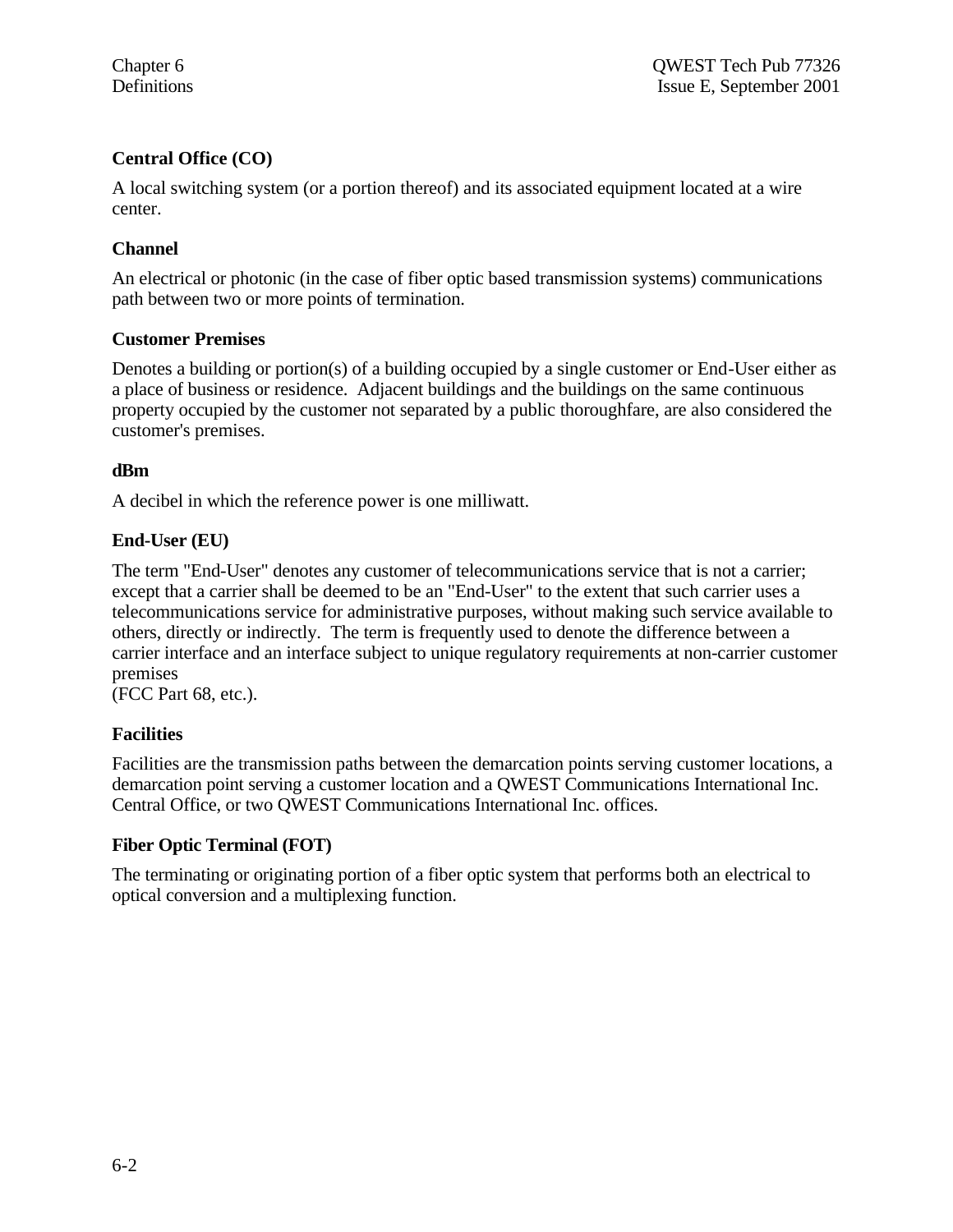#### **Gain/Frequency Characteristic**

The change, plus or minus, in insertion loss or gain of a channel at specified frequencies.

#### **Insertion Loss**

Insertion loss is the ratio (expressed in dB) of the power delivered to a specified load at the receiving interface by a specified source at the transmitting interface to the power delivered by the same source directly to an identical load.

#### **Interexchange Carrier (IC)**

Any individual, partnership, association, joint-stock company, trust, governmental entity or corporation engaged for hire in interstate or foreign communication by wire or radio, between two LATAs.

#### **Intermodulation Distortion**

A measure of the nonlinearity of a channel.

#### **IRE Unit**

Unit equal to  $1/140$  of the peak-to-peak amplitude of the video signal, which is typically one volt. IRE is an acronym for Institute of Radio Engineers, the organization, which defined the unit.

#### **Local Access and Transport Area (LATA)**

A geographic area for the provision and administration of communications service. It encompasses designated exchanges that are grouped to serve common social, economic and other purposes.

#### **Local Exchange Carrier (LEC)**

The regulated entity providing Access and IntraLATA services.

#### **Network Channel (NC) Code**

The Network Channel (NC) code is an encoded representation used to identify both switched and non-switched channel services. Included in the code set are customer options associated with individual channel services, or feature groups and other switched services.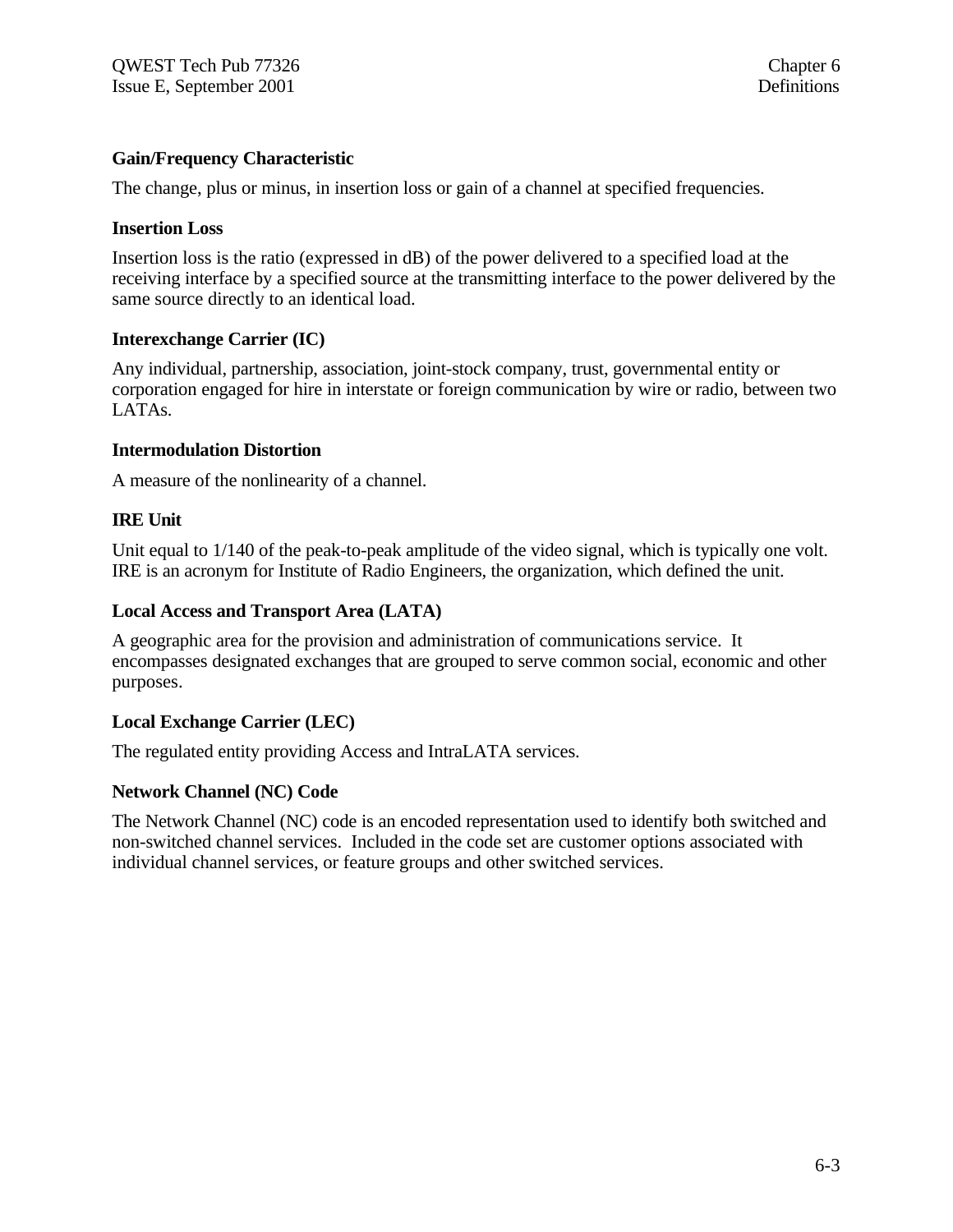#### **Network Channel Interface (NCI) Code**

The Network Channel Interface (NCI) code is an encoded representation used to identify five (5) interface elements located at a Point of Termination (POT) at a central office or at the Network Interface at a customer location. The Interface code elements are: Total Conductors, Protocol, Impedance, Protocol Options, and Transmission Level Points (TLP).

#### **Network Interface (NI)**

The point of demarcation on the End-User's premises at which it is QWEST Communications International Inc. responsibility for the provision of Access or Non-Access Service ends.

#### **NTSC (National Television Systems Committee) Signal**

The standard North American television transmission signal format intended for the transmission of 525-line/60-field color or monochrome video and associated audio signals.

#### **Ohm**

The unit of electric resistance.

#### **Phase Difference, Stereo**

The phase difference at a given frequency between one channel of a stereo pair, used as a reference, and the other.

#### **Point Of Termination (POT)**

The physical telecommunications interface that establishes the technical interface, the test point(s), and the point(s) of operational responsibility.

#### **Protocol Code**

The Protocol (character positions 3 and 4 of the NCI Code) is a two-character alpha code that defines requirements for the interface regarding signaling and transmission.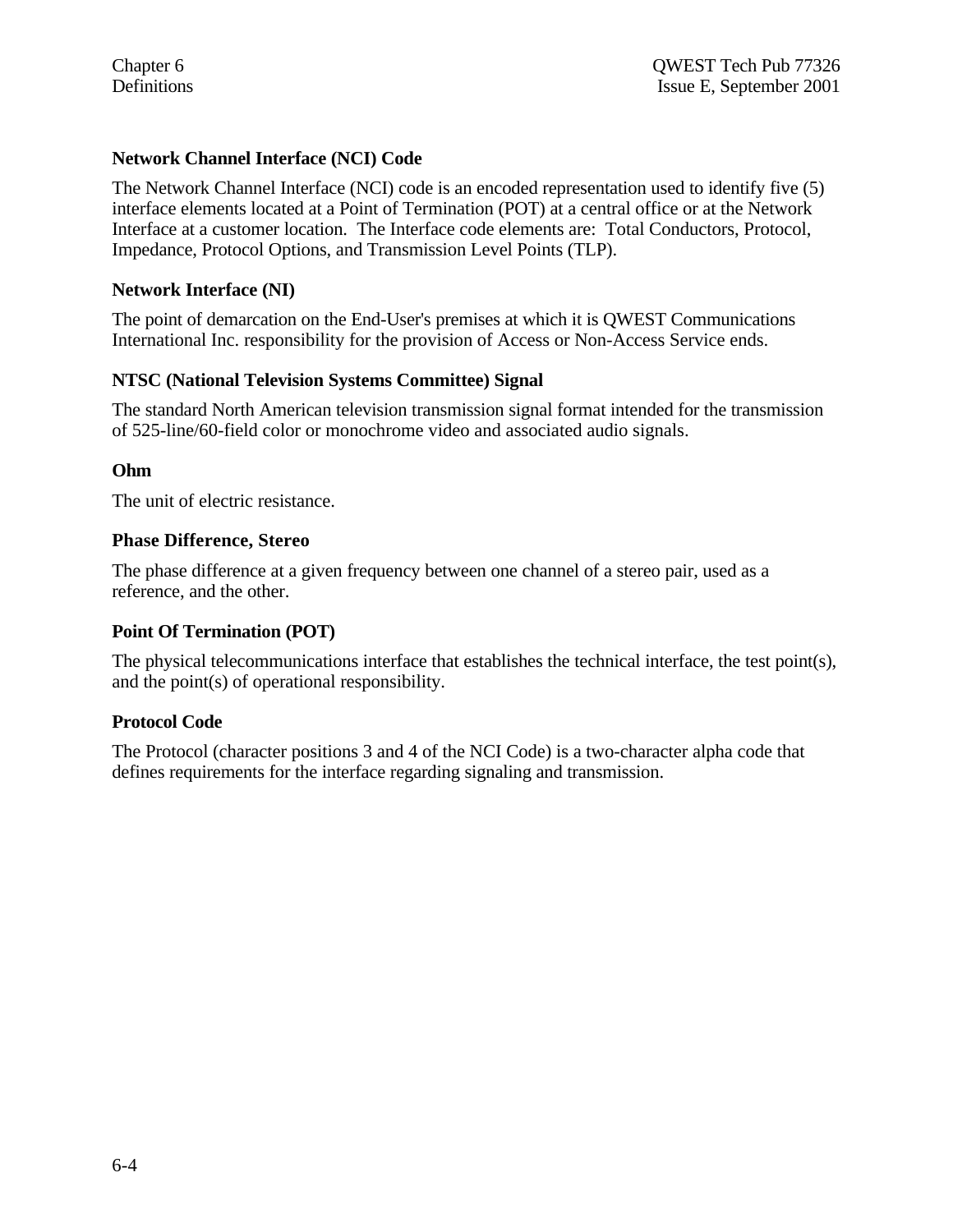#### **Return Loss**

Denotes a measure of the similarity between the two impedances at the junction of two transmission paths. The higher the return loss, the higher the similarity.

#### **Signal-To-Noise Ratio (S/N Ratio)**

The ratio of the signal power to the noise power at a given point in a given system (usually expressed in decibels).

#### **Transmission Service Channel**

A one-way transmission path between two designated points.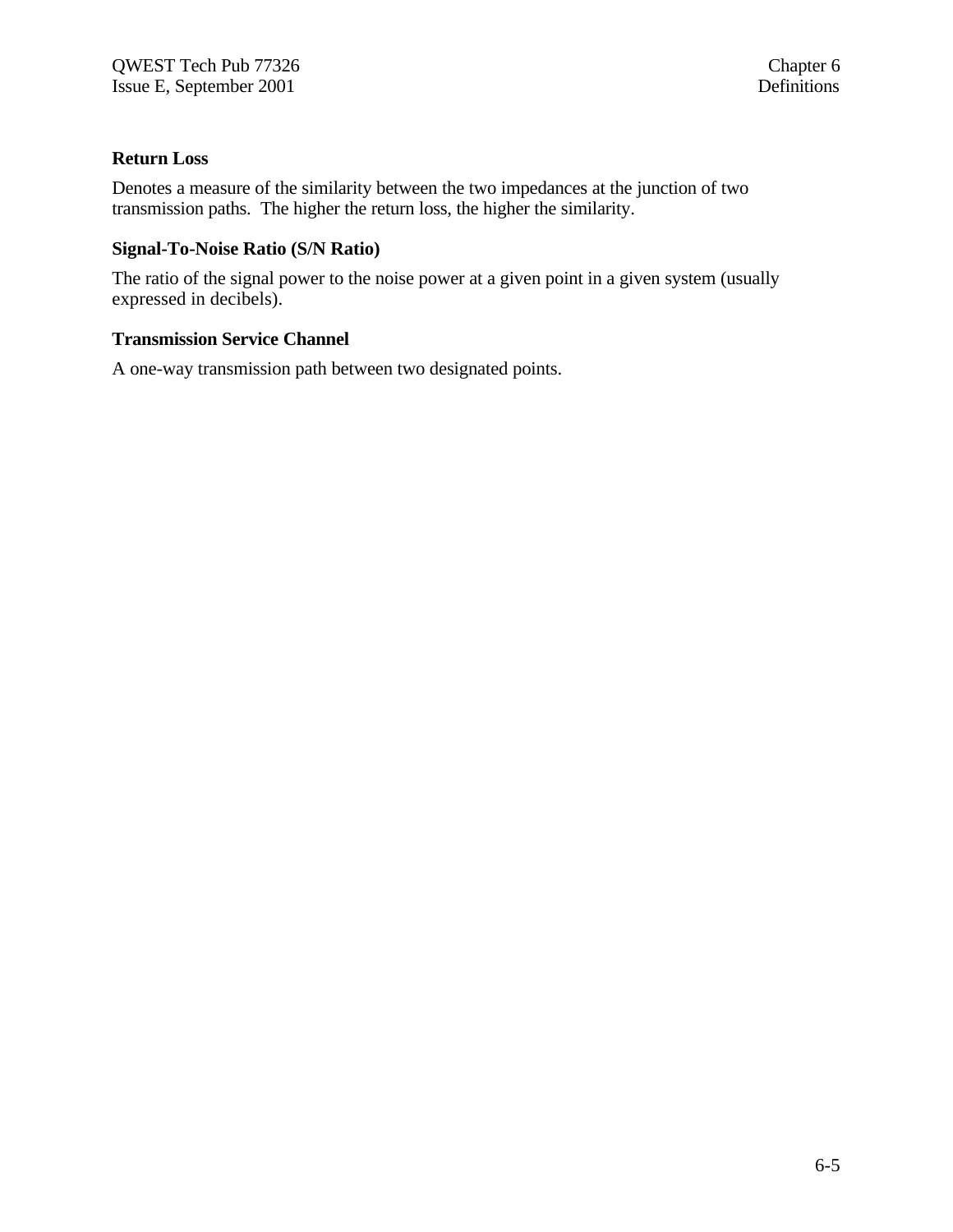# **Chapter and Section Page**

| 7 <sub>1</sub> |  |  |
|----------------|--|--|
|                |  |  |
|                |  |  |
|                |  |  |
|                |  |  |
|                |  |  |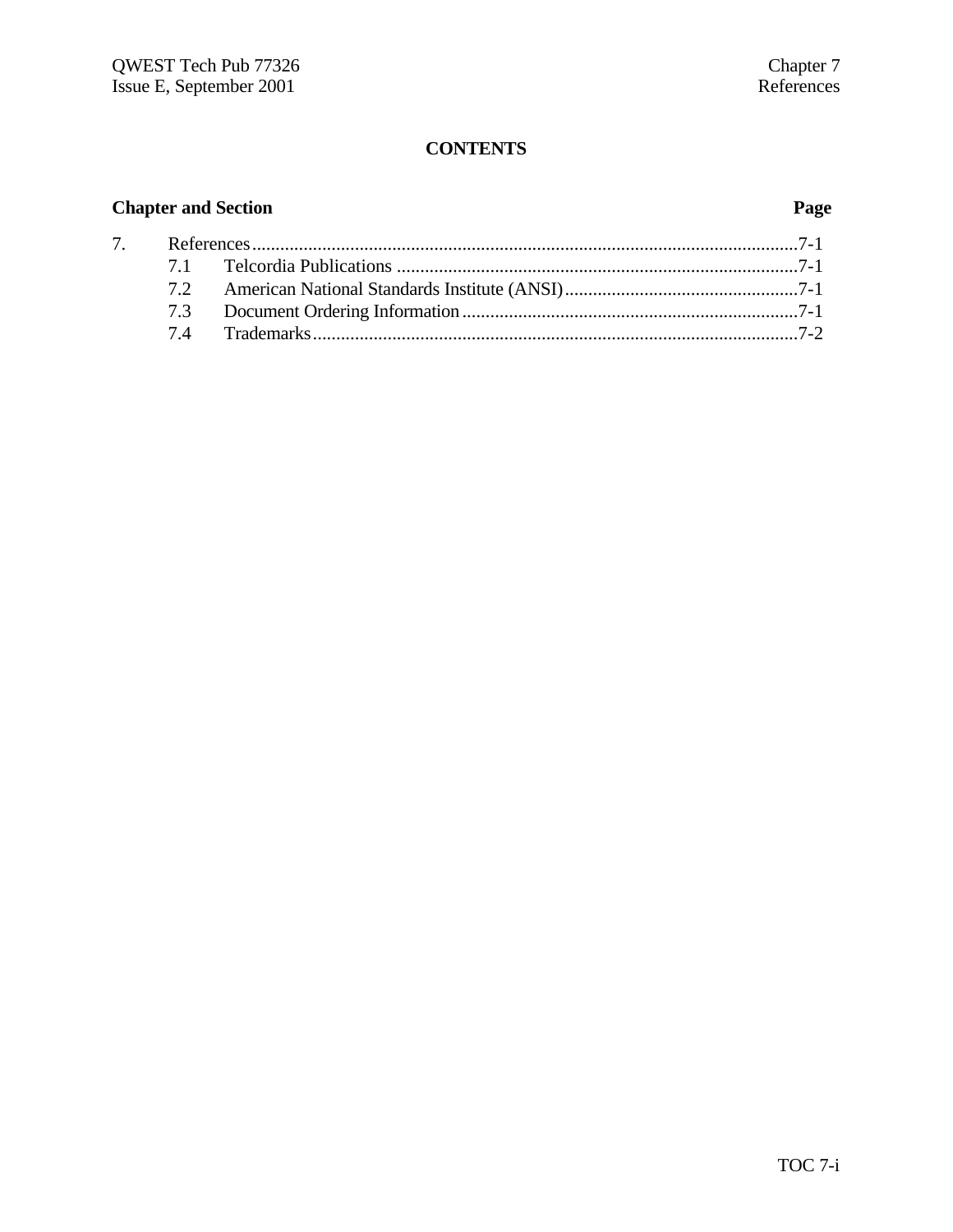#### **7. References**

#### **7.1 Telcordia Publications**

TR-TSV-000338 *Television Special Access and Local Channel Services - Transmission Parameter Limits and Interface Combinations*. Issue 2, August 1993.

#### **7.2 American National Standards Institute (ANSI)**

ANSI T1.502-1988 *System M-NTSC Television Signals - Network Interface Specifications and Performance Parameters*

EIA/TIA RS-250C-1989 *Electrical Performance for Television Transmission Systems*

ANSI T1.223-1991 Telecommunications - Information Interchange - Structure and Representation of Network Channel (NC) and Network Channel Interface (NCI) Codes for the North American Telecommunications System.

#### **7.3 Document Ordering Information**

All documents are subject to change and their citation in this document reflects the most current information available at the time of printing. Readers are advised to check status and availability of all documents.

Those who are not QWEST employees may order;

American National Standards Institute (ANSI) documents from:

American National Standards Institute Attn: Customer Service 11 West 42nd Street New York, NY 10036 Phone: (212) 642-4900 Fax: (212) 302-1286

ANSI has a catalog available which describes their publications.

Telcordia documents from:

Telcordia Customer Relations 8 Corporate Place, PYA 3A-184 Piscataway, NJ 08854-4156 Fax: (908) 336-2559 Phone: (800) 521-CORE (2673) (U.S. and Canada) Phone: (908) 699-5800 (Others) Web: www.telcordia.com

QWEST Technical Publications from:

http://www/qwest.com/techpub